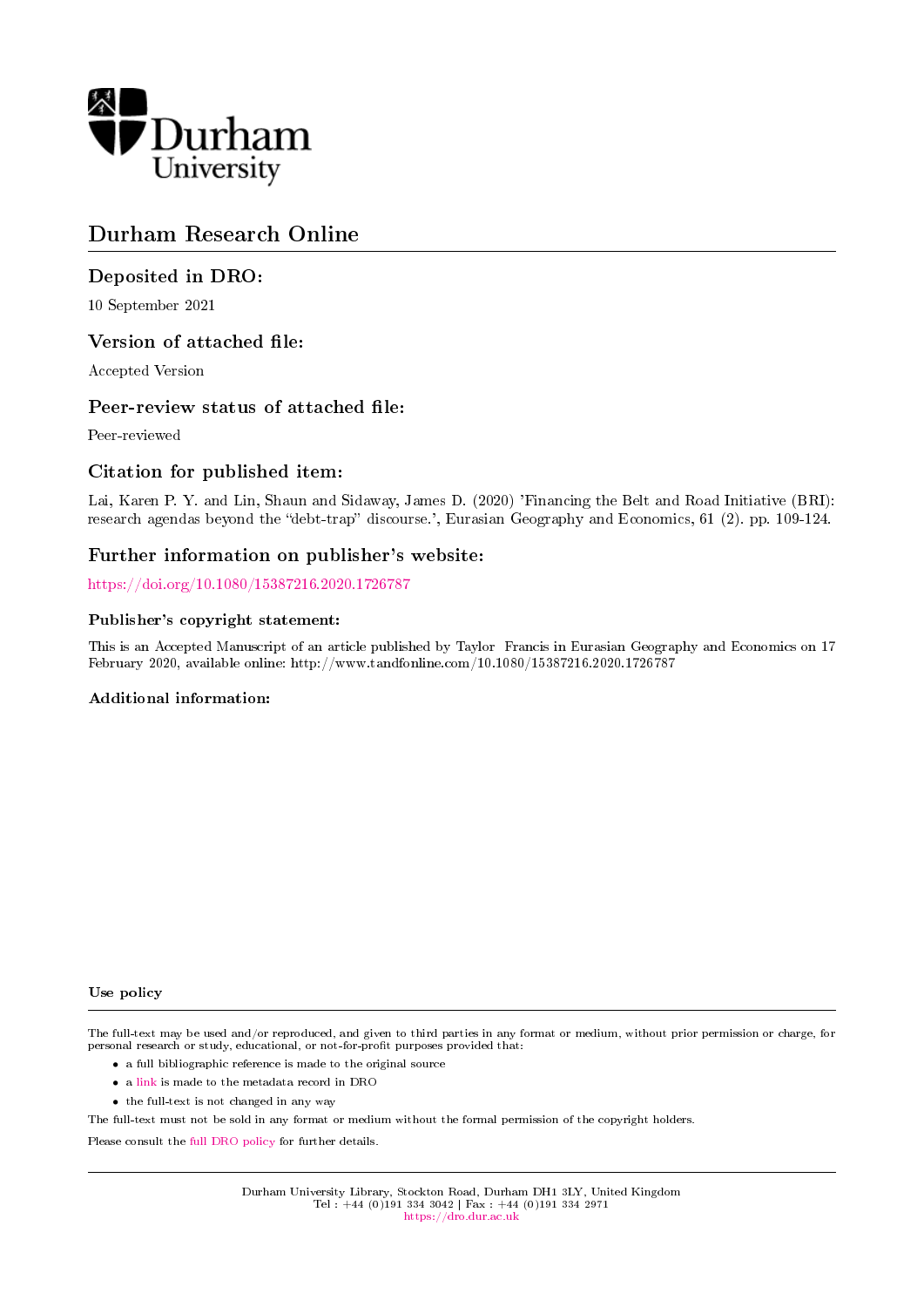# **Financing the Belt and Road Initiative (BRI): research agendas beyond the "debt-trap" discourse**

Version: 4 February 2020

Cite as: Karen P. Y. Lai, Lin, Shaun & Sidaway, James D. (2020) 'Financing the Belt and Road Initiative (BRI): research agendas beyond the "debt-trap" discourse', *Eurasian Geography and Economics*, 61(2): 109-124, DOI: 10.1080/15387216.2020.1726787

## **Karen P.Y. Lai**

Department of Geography, Durham University, UK

# **Shaun Lin**  Department of Geography, National University of Singapore, Singapore

### **James D. Sidaway**

Department of Geography, National University of Singapore, Singapore

#### **Abstract**

By way of introduction to the four papers that follow, we chart some key parameters of debate about finance and the Belt and Road Initiative (BRI). In particular, we argue that the rise of discourses about "predatory lending" and "debt trap" (that feature in much commentary and reportage about BRI) merits critique and contextualization. The financing needs of BRI also raises important implications for the geography of financial markets and business services in Asia and other key locations in global financial networks. The networked nature of financial centres and the vital role of advanced business services brings into view actors, sites and spaces (such as law firms and offshore centres) that have been neglected by the geopolitical lenses most often applied to analysing BRI.

Keywords: Belt and Road Initiative (BRI), "debt trap", global financial networks, geopolitics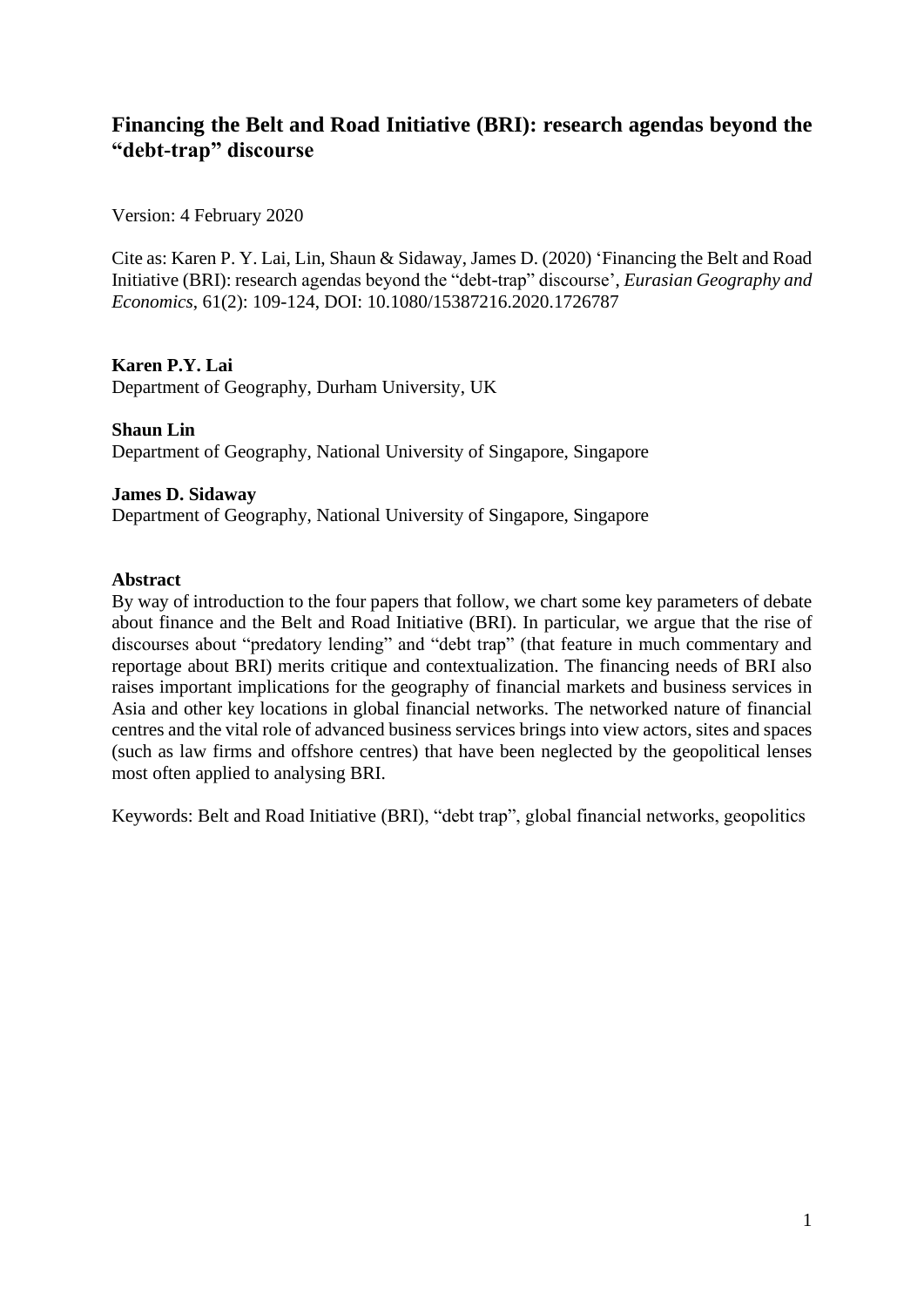## **Of loans and debts**

The Belt and Road Initiative (BRI) was first proclaimed in 2013 as a future-oriented project connecting Eurasia, but one that mobilises imaginations of historical linkages, notably the idea of Silk Roads (Sidaway et al. 2020; Winter 2019). There has been a proliferation of debate and interest in BRI projects and impacts across Eurasia and beyond. A quick search yields hundreds of scholarly articles, reams of media commentary and dozens of books. In Joniak-Lüthi's (2020, 1) words,

"Since the plan was announced, the Belt and Road Initiative (BRI) and the connectivity it promises have attracted huge international attention. That promise of new connectivity, and the nearly magical powers ascribed to transport infrastructure to generate peace and prosperity, and to unite the states and people along the Economic Belt, are at the very core of the Chinese discourse around it."

However, scholarship on BRI's financial dimensions is sparser. The four papers that follow address different aspects of finance and BRI. This special section is interested in, *inter alia*, where does the money associated with BRI come from? How could we conceptualize BRI within wider circuits of capital, consumption, and crisis? What is the relationship of financing BRI to other financial flows, centres, institutions, infrastructures, and debt? How does financing BRI balance China's aspirations and visions with its overseas commitment and challenges?

Questions about finance and China's wider trajectory and impacts have long been discussed within accounts of China's post-1978 shifting engagement with the global economy, especially its relationship with the United States (Hung 2009) and the advent of the China-led Asian Infrastructure Investment Bank in 2015 (Cai 2018; Knoerich and Urdinez 2019; Yang and Van Gorp; Yu 2017). These issues came into sharper relief after the Trump administration launched a trade war with China in 2018. This continued, albeit with some relaxations, through 2019.

More widely however, a narrative about how BRI embodies wider Chinese "predatory lending" - whereby geoeconomic power is harnessed for geopolitical ends - has become common. In a public letter (dated 3 August 2018, addressed to the US Secretary of State for the Treasury and the US Secretary of State), about the International Monetary Fund (IMF), Edwin M Truman (2018), former assistant secretary of the US Treasury for International Affairs and 15 other US Senators, expressed concerns over Chinese lending. The letter described how "Beijing's attempt to weaponize its capital is not just limited to Asia and Africa but extends to Europe" citing Chinese loans, which are likely to lead to default, for Balkan port and highway projects. The term 'weaponize' clearly situated China's lending as an insidious tool and the letter posed a series of striking questions about China's intentions. There was a particular focus on the then pending IMF bailout of Pakistan, which was said to be necessary due to debt obligations that Pakistan had incurred on the China-Pakistan Economic Corridor, a flagship BRI project (United States Senate 2018, 2):

- How do you plan to raise the dangers of Chinese infrastructure financing through BRI with the IMF?
- Do you believe that additional countries will ask for a bailout from the IMF due to BRI? Which countries?
- As the largest contributor to the IMF, how can the United States use its influence to ensure that bailout terms prevent the continuation of ongoing BRI projects, or the start of new BRI projects?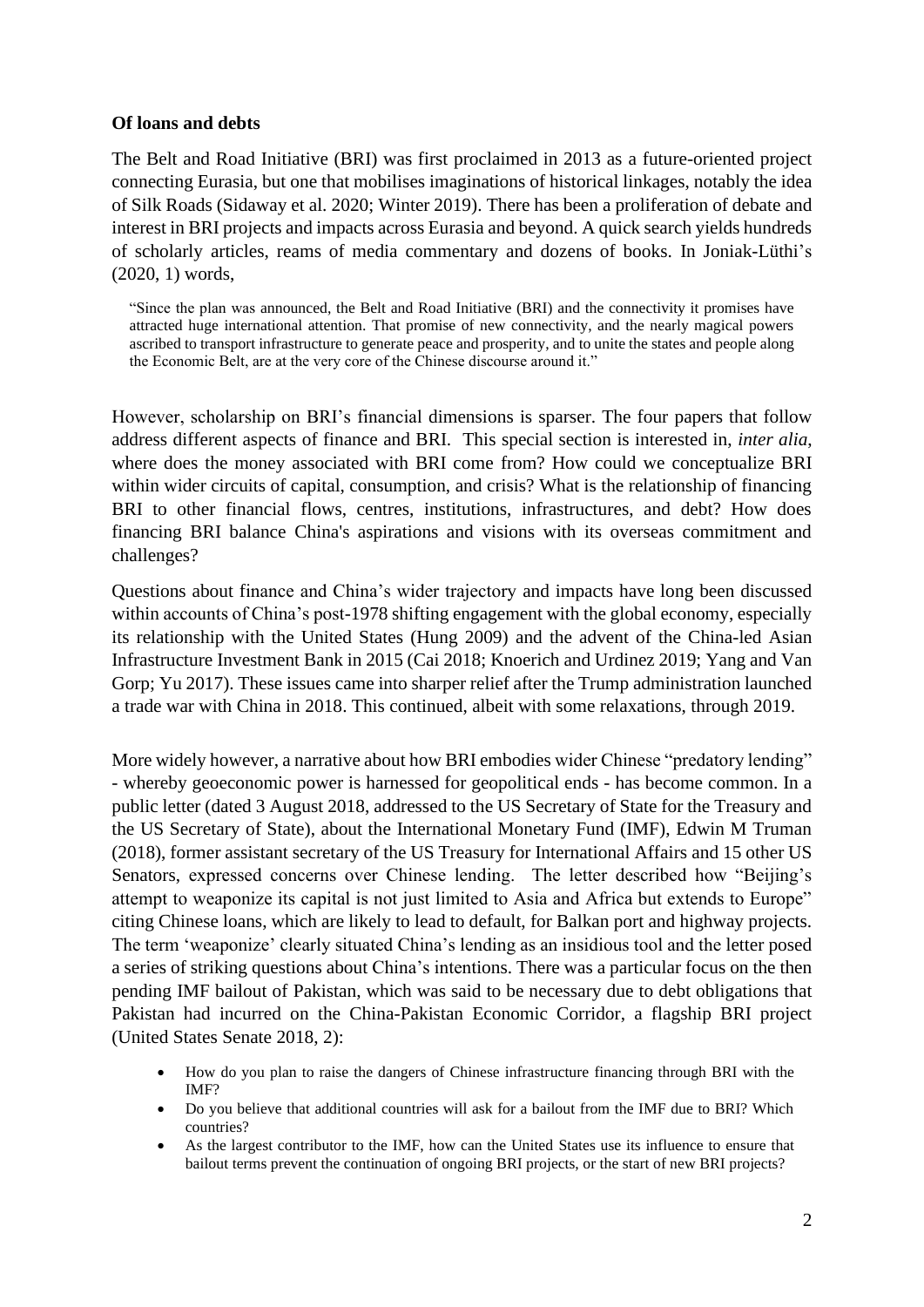- How can the United States work with allies and partners to educate countries about the risks of Chinese infrastructure loans?
- How can the United States work with allies and partners to assist countries struggling to repay debts due to BRI?
- How can the United States work with allies and partners to present an alternative to developing nations regarding investment and infrastructure funding?

The Senators' claims have been echoed by Vice-President Pence as part of an extensive discourse about BRI as a "debt trap". The following year saw the Executive Board of the IMF approved a 39-month extended arrangement under the Extended Fund Facility (EFF) for Pakistan for an amount of Special Drawing Right (SDR) 4,268 million (about US\$6 billion or 210 percent of quota) to support the country's economic reform program (IMF 2019).

Debt trap discourses have also featured in political cartoons, further provoking controversy. Political cartoonist Wang Liming, under the pseudonym of Rebel Pepper, depicts BRI as a spider's web that has placed Laos, Sri Lanka and the Maldives in cocoons and entrapped Cambodia and Malaysia (see Figure 1). Rebel Pepper's cartoon expresses what Deborah Brautigam (2019, 1) calls the "meme" of debt-trap diplomacy. She traced its origins to India and subsequent circulation in the United States, noting that:

A meme is an idea that spreads from person to person within a culture, often with the aim of conveying a particular phenomenon, theme or meaning. On 23 January 2017, a Chinese debt-trap diplomacy meme was born in a think tank in northern India and was furthered by a paper written by two Harvard University graduate students who called it Chinese 'debt book diplomacy'. The student paper was enthusiastically cited by The Guardian and The New York Times and other major media outlets as academic proof of China's nefarious intentions. The meme began to take deep root in Washington, DC, and ricocheted beyond Delhi to Japan, all along the Beltway and again into The New York Times and beyond. Later, it was amplified, it was thundered by a US Secretary of State, it walked quietly into intelligence circles, it hovered in the US Congress and it settled in the Pentagon. All these people became very worried about this idea, about this meme. By November 2018, a Google web search generated 1,990,000 results in 0.52 seconds. It was beginning to solidify as firm conventional wisdom and to be accepted as a deep historical truth.

Symptomatic of the dissemination of the meme, a recent paper about the potential of remotely sensed night-time light images to inform analysis of BRI argues that "In relation to capital flows, remote sensing can help corroborate whether Chinese aid is guilty of "debt-trap diplomacy"" (Bennett 2019, 6). Whilst some outcomes of uneven development may be legible from space (but is the complex social relation that is debt?), there are good reasons to doubt that lending related to BRI constitutes a "debt-trap". Indeed, a longer time horizon might more usefully apply that term to the lead-up to and aftermaths of the 2007 financial crisis (French, Leyshon and Thrift 2009; Wyly et al. 2007). The crisis yielded a decade of austerity in the most impacted countries, as banks who had engaged in predatory lending and rolled these debts into "derivatives" (then touted as "investments") had to be bailed out with public funds (Hendrikse and Sidaway, 2014). Likewise, arguably, the early 1980s "Third World debt crisis", became a debt-trap, following a decade in which a number of Eastern European socialist countries and selected governments in Asia, Africa and Latin America borrowed heavily from Western and Japanese banks in the 1970s, on terms that seemed too good to refuse (George 1988; Saddy 1982). Following recession and interest rate hikes in the 1980s, they could no longer pay the interest and started to default on the loans; this yielded structural adjustment, accompanying a shift to neoliberal agendas as defined by the Bretton Woods institutions (Mohan et al., 2000). The Washington consensus emerged, emphasizing markets and openness. In Asia, criticisms of such neoliberal agendas and the Wall-Street-Treasury-IMF Complex become prominent during the 1997 Asian Financial Crisis, when austerity programmes and 'fire sales' of state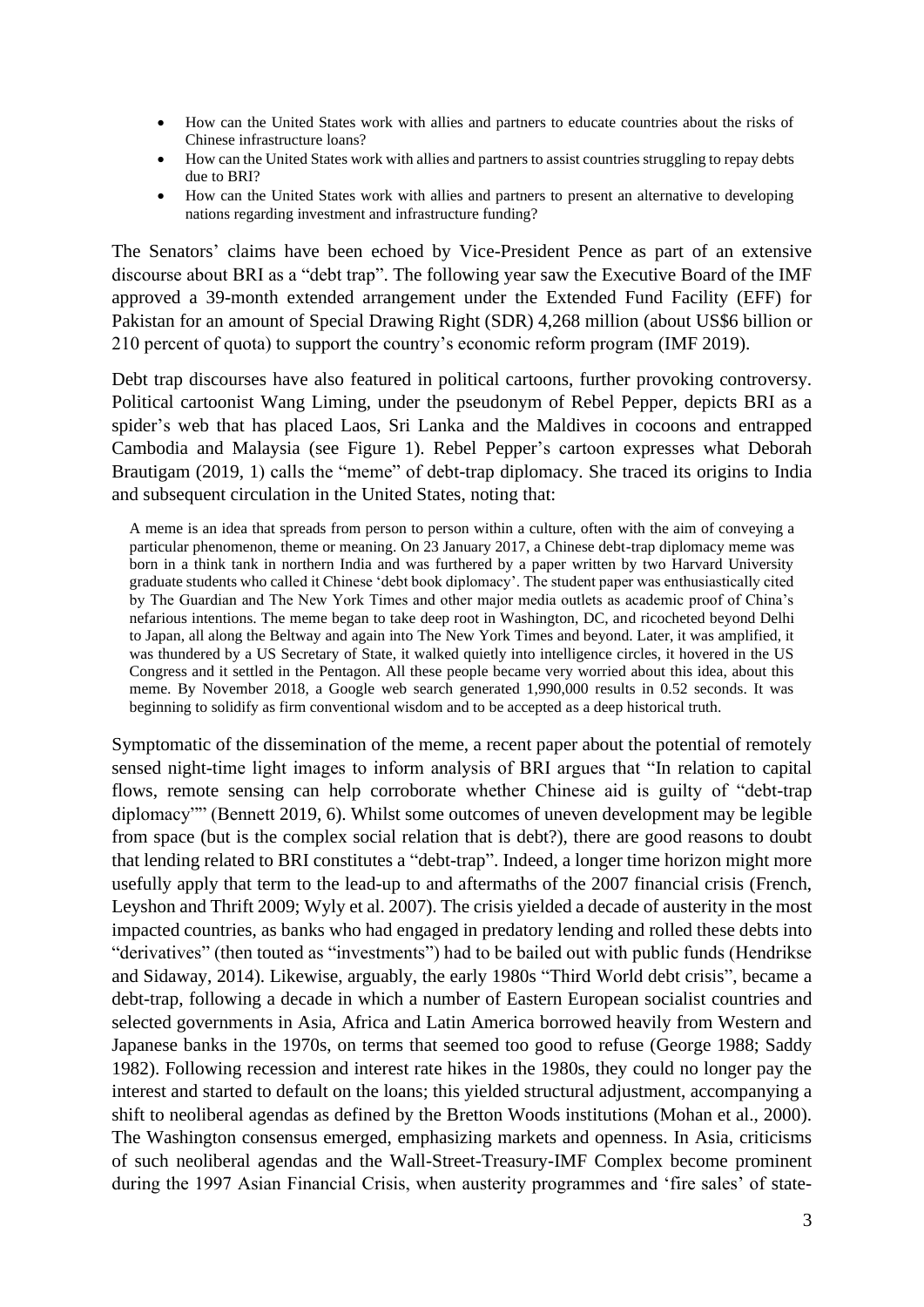owned companies and assets were imposed as part of IMF loan conditionalities on the crisisladen economies of Thailand, Indonesia and South Korea (Bhagwati 1998; Wade 1998; Wade and Veneroso 1998). China largely escaped unscathed from that financial crisis due to capital controls and limited loans in foreign currencies. Although China increasingly participated in liberalized trade regimes since the 1980s, it did so without significant international borrowing. In fact, by 2003, China became a net creditor (Chin and Helleiner 2008) and surpassed Japan as the largest foreign holder of US debt in 2008 (Sharma 2010).

The labelling and interpretation of "financial" crises is political. Alternative labels embody different interpretations and envision different solutions (Kelly 2001; Sidaway 2008). Concern about China and debt might more gainfully focus on the scale of household and corporate debt within China and Chinese exposures to loans and risks to Chinese banks and firms of international investments turning bad, rather than a putative BRI debt-trap. Discourses about debt require wider applications over longer historical periods than many current debates regarding China and BRI financing. Critical interpretations of the nature and impacts of Chinese BRI financing, debt and developmental outcomes are constrained by collapsing BRI financing into a debt-trap discourse. It bears noting, however, that BRI itself is less coherent on the ground than the grand proclamations of binding Eurasia into a single China focused geoeconomic space might lead us to believe. The journalist Sebastian Strangio (2020 6) notes how:

…the BRI has frayed on the implementation end. In reality, it has devolved into a kind of catch-all: a unifying rubric for the full spectrum of China's global endeavours, from Confucius Institutes to a high-speed rail. Six years on, the BRI is still more a 'Chinese Dream' than a China plan", according to Bilahari Kausikan, an outspoken veteran of Singapore's diplomatic corps.

Therefore, both BRI itself as well as its fiscal underpinnings and impacts hugely vary. They defy easy generalizations, generating financial patterns and solutions as they proceed. Reminding us of the lessons imparted in a 101-level Macroeconomics class, one of the more balanced considerations of the debt implications of BRI notes that: "Public borrowing to support productive investment is central to the development narratives of today's wealthy countries and it continues to drive growth in emerging economies." (Hurley et al. 2018, 3). The grounded dynamics matter – does the investment yield productivity, who benefits, where and on what terms? These are complex questions and the papers that follow open pathways to consider them, from scholars researching or based in the economies and territories configured by BRI's commercial and geopolitical dynamics.

\*\*\*Insert Figure 1 here\*\*\*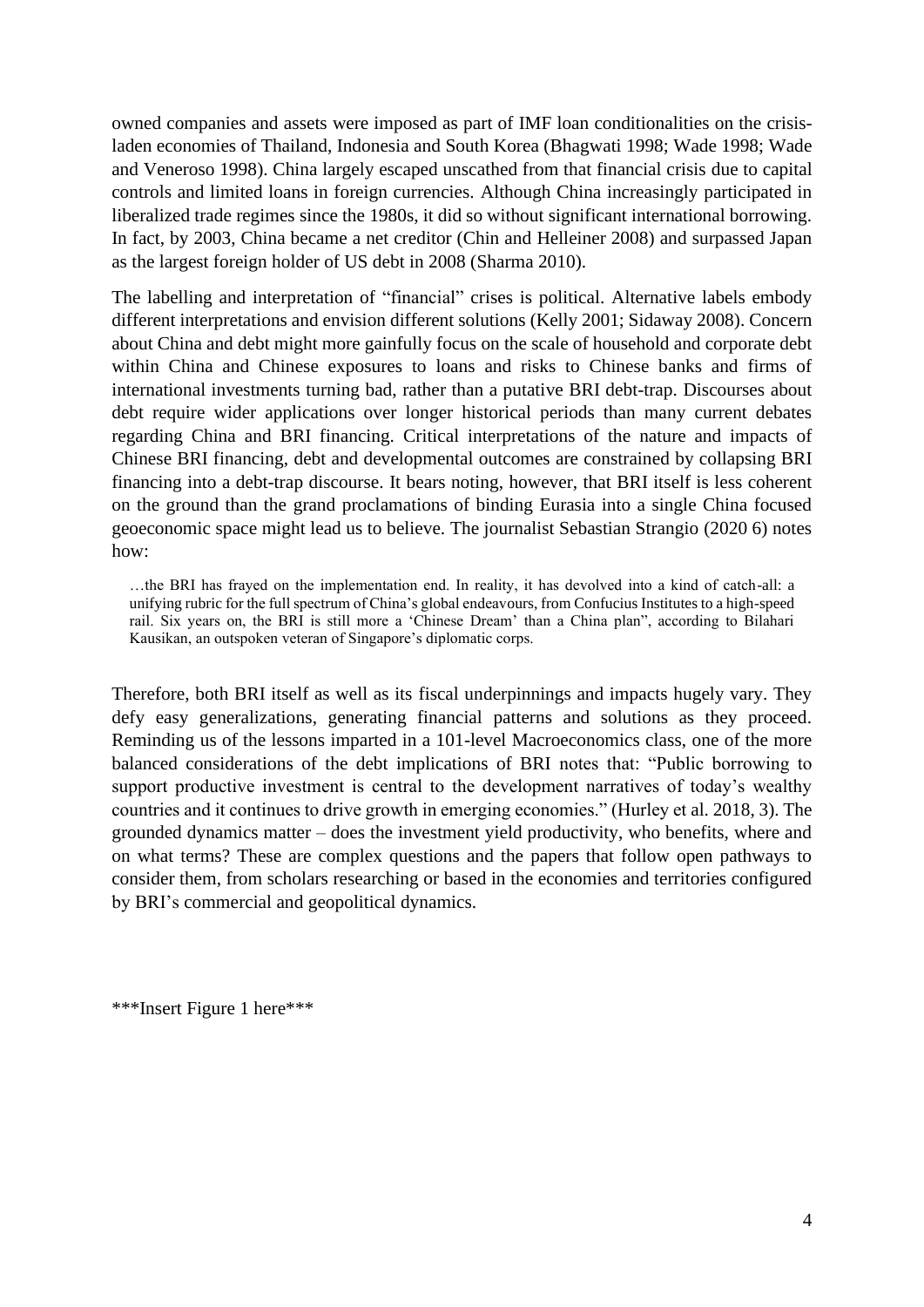### **Articles in this special section**

The four papers that follow were first presented in mid-September 2019, at the first Global Conference of the Global Network on Financial Geography (FinGeo) held at Beijing Normal University. The conference session thereby brought together our research interests on the genealogy and representation of BRI (Lin et al. 2019; Sidaway and Woon 2017) and new financial geographies of Asian economies and financial centres (Lai 2011; 2012; Lai et al. 2020). To understand the dynamic and variegated landscapes of global finance, it is insufficient to focus on economic factors or cultural explanations; geopolitical interests are also vital in shaping the creation of new markets and financial flows. The rise of Asian finance and the distinctive roles of state actors in Asian economies has prompted renewed interest in political economic analysis and explanations in addition to a cultural economy approach to finance and market making (Hall 2020; Lai and Samers 2017). Given the venue of the conference in Beijing, the growing financial power of Chinese firms and institutions through BRI and renminbi (RMB) internationalisation were particularly topical for this first global conference on financial geography. We were keen to foster discussion on the value of intersecting finance with geopolitical considerations in order to explain how global financial networks and developmental outcomes unfold. The papers by Michael Dunford, Simon Rowedder and Tim Summers were presented in a session on "Financing the Belt and Road Initiative". The paper by Weidong Liu, Yajing Zhang and Wei Xiong draws upon a plenary lecture given by Weidong Lui that preceded the session.

Dunford (2020) sets the stage, with a historical take on the Chinese model of foreign aid along with the western-dominated architecture of development through the Development Assistance Committee (DAC) of the Organization of Economic Cooperation and Development (OECD), uncovering their differences in aims, principles and practice. He argues that China aims to make recipient countries more self-reliant (自力更生) reflecting its own experience of semicolonial rule. This differs from DAC donors' tendency to develop country assistance strategies that predominantly reflect donor goals. He also stresses caution on claims that China engages in debt-trap diplomacy through its aid via BRI projects, echoing Brautigam's (2019) call to look at foreign aid and debt of the recipient country through a longer historical perspective. Dunford further notes that China's BRI's activities and the establishment of the China International Development Cooperation Agency signal aspirations to compete with the Western order rather just complement it, although as we note in a moment, Tim Summer's paper identifies structural limits to the scope of China's challenge.

Liu, Zhang and Xiong's (2020) contribution, "Financing the Belt and Road Initiative" builds on what Dunford has highlighted about China's development model, in a contemporary context. They highlight the financial resources that China has mobilized in support of BRI and identify five types of these in China supporting BRI construction, namely pure aid, preferential loans, development finance, commercial loans and various special funds. Among the five types, development finance and special funds are particularly important for BRI infrastructure development and connectivity projects. They argue that geographical studies of foreign direct investment (FDI) need to consider financing issues, and BRI and its financing models present valuable opportunities for geographers to examine BRI's political and economic dynamics. They further stress that given cultural and institutional differences between China and its BRI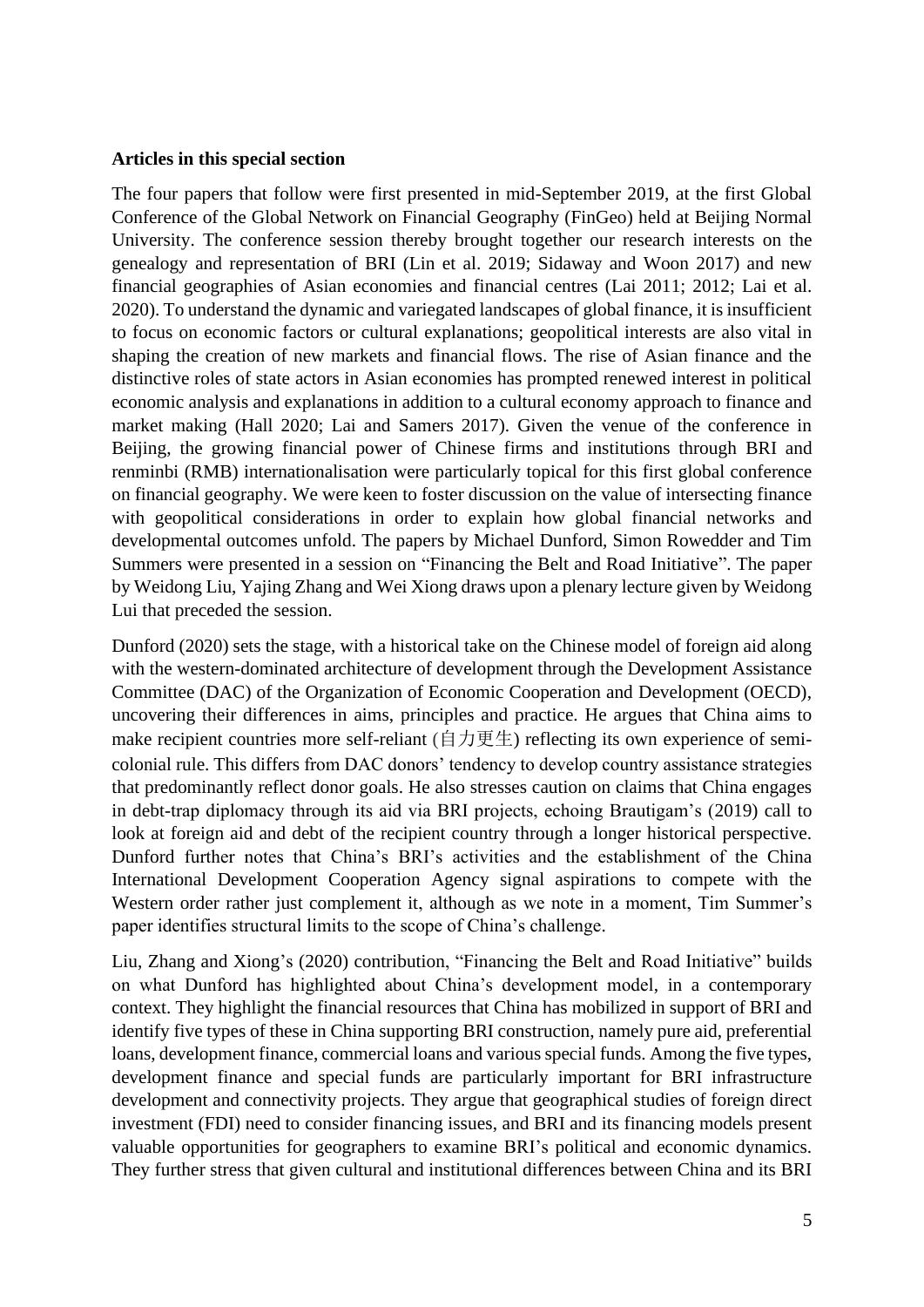partners, the importance of developing good financing practices in Belt and Road construction may require time and learning through the experience of multi-lateral development financial institutions in different countries.

In his account of "Structural power and the financing of the BRI", Tim Summers (2020) situates the financing of BRI within the broader debates of the extent of China's revisionist intentions and capacities. Summers argues that the implementation of BRI is checked by structural power in the global political economy. He raises the constraints posed by US Dollar financing, and China's limited capacity to do RMB financing due to capital controls. He asks how novel is Chinese BRI financing, and how far it is based on established international standards and models, despite rhetorical claims to the contrary? Summers joins an evolving discussion on the degree of systemic contestation or convergence from Chinese development finance (Chin and Gallagher 2019).

The final paper by Simon Rowedder (2019) illustrates BRI financing and its impacts on local communities with a case study of high-speed rail (HSR) development in Laos, examining BRI's spatial outreach in terms of (re)developing transport networks. Rowedder offers a bottom up view of local sentiments of HSR and shows the frustration of the locals with very limited direct benefits and the rise of Chinese enclaves in northern Laos. These sentiments and impacts are embedded in wider geopolitical and economic backdrops of BRI in Southeast Asia (SEA) (Gong 2019; Kuok 2019), and pre-existing Chinese roles in Laos and other parts of mainland SEA. He examines the spatial logic of Chinese development and the HSR financing, and juxtaposes the financial mechanism of the railway project and the different temporal and spatial scales of Laos' and China's calculations of potential benefits.

#### **Agendas**

As BRI approaches its tenth birthday in 2023, its financing mechanisms are important concerns for China and partner countries. During the 2020s, BRI will face numerous challenges in light of international and domestic scrutiny and the twists and turns of US-China relations, as well as the path of China's relations with leading US allies, notably Australia and Japan, and with India; where sceptical commentary on BRI as debt-trap originated. The question of the boundaries of BRI currently looms large, with all Chinese investment in some places discursively linked with BRI, whatever the specific rationale, nature and context of the investment. As Michael Dwyer (2020, 1) has argued, "the BRI is more an effort to marshal a variety of existing initiatives under a single grand narrative associated with the leadership of Xi Jinping than it is a *de novo* plan." Similarly, Alessandro Rippa (2020, 2, italics in the original) judges BRI:

"as a fundamentally *un*-coherent strategy, one characterized by centripetal tendencies and uncoordinated efforts. Thus to say that a particular project is part of the BRI says little about its aims, financial foundations, and structure."

Sihanoukville in Cambodia serves as one example, with private commercial capital transforming the coastal city into the "next Macau" of South East Asia and casinos sprouting rapidly, raising concerns whether this is sustainable and who benefits (see, for example, Huang 2019). Hameiri and Jones (2018, 593) argue that to mitigate the negative impacts of such developments,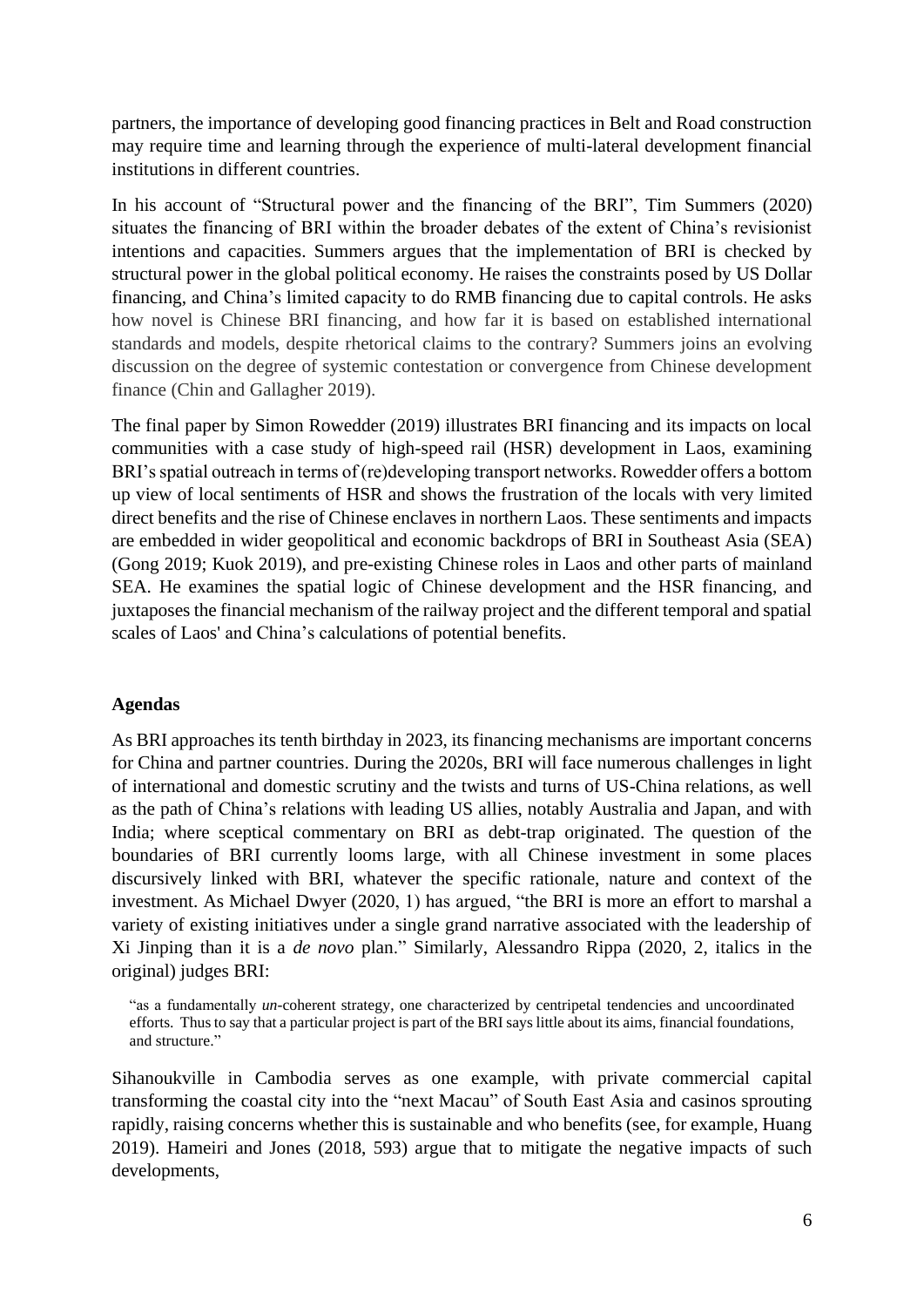"policy-makers and practitioners elsewhere must develop a capacity to analyse power relations at the level of individual projects, as well as ways of engaging actors, whether in China or recipient states, with the power to exert pressure for better governance standards."

Rowedder's article in this special section illustrates such a need, which is certainly the case for many other sites under the BRI's radar as well. There have been, however, some key indications that such concerns are duly noted. In January 2019, a memorandum of understanding (MOU) was signed by the Singapore International Mediation Centre and the China Council for the Promotion of International Trade to offer mediation services to resolve disputes related to the BRI. It is reported that the two organisations will jointly develop a BRI mediator panel comprising mediation professionals from China, Singapore and BRI partner countries who will familiarise themselves with the various jurisdictions and enforcement procedures to handle dispute cases (Iwamoto 2019; Tan 2019). Additionally, the recent signing of the UN's Singapore Convention on Mediation to assist international trade and promote mediation as an "alternative and effective method" of resolving trade disputes saw China as one of the first states to sign it and offer BRI disputes a key avenue to be settled efficiently (Love 2019). More widely, Singapore presents itself as a key financial centre for BRI, citing its position as a global financial centre and one of the largest offshore RMB centres in the world,

"It is crucial that Singapore leverages its strengths as a global centre of trade, finance and talent as well as its geographical proximity and strong ties with China and Southeast Asia to tap growth opportunities arising from the Belt & Road trade routes." (Ernest Kan, Deputy Managing Partner, Deloitte Singapore, cited in Yap 2018)

Xinhua News Agency, the official state-run press agency of the China also reported in an interview with Singapore's Prime Minister, Lee Hsien Loong, where he shared his thoughts on the future of Sino-Singapore relations,

"According to Chinese statistics, we are your biggest foreign investor. We are also a major destination for Chinese investments out of China, into the Belt and Road region. In fact, we account for, I think, one quarter of your investments for the whole of the Belt and Road partner countries. So, the economic ties have grown tremendously, and the basis of this has been, of course, China's reform and opening up, and our assessment and perspective that this has been a tremendous boon to China and the world. Therefore, where possible, Singapore will participate in this and make a modest contribution to help the process. And in the process, we also hope to benefit from China's development and progress." (Lee, cited in Prime Minister's Office Singapore's transcript, 2019)

Singapore seeks to become a financial node within BRI networks, establishing links that connect with, but also transcend, those depicted in the many maps of BRI (such as Figure 2). In terms of the city-state's aspirations at another investment frontier, Singapore seems to be "living up to its quest to view the world as its hinterland" (Bennett 2018, 289-290). This emphasis on hinterland and wider networks draws our attention towards other centres and dynamics connected to, although not necessarily at the core of, BRI maps and debates. The financial geography literature has demonstrated the ways in which financial actors and strategic places intermediate in the control and coordination of capital flows and in the configuration of production in the global economy (Bassens and van Meeteren 2015; Coe et al 2014). Other than specific characteristics and locational advantages of particular financial centres or capital markets, they also accrue power and influence through their relations with other financial centres and positions within broader regional and global networks (Lai 2012; Wójcik 2013a).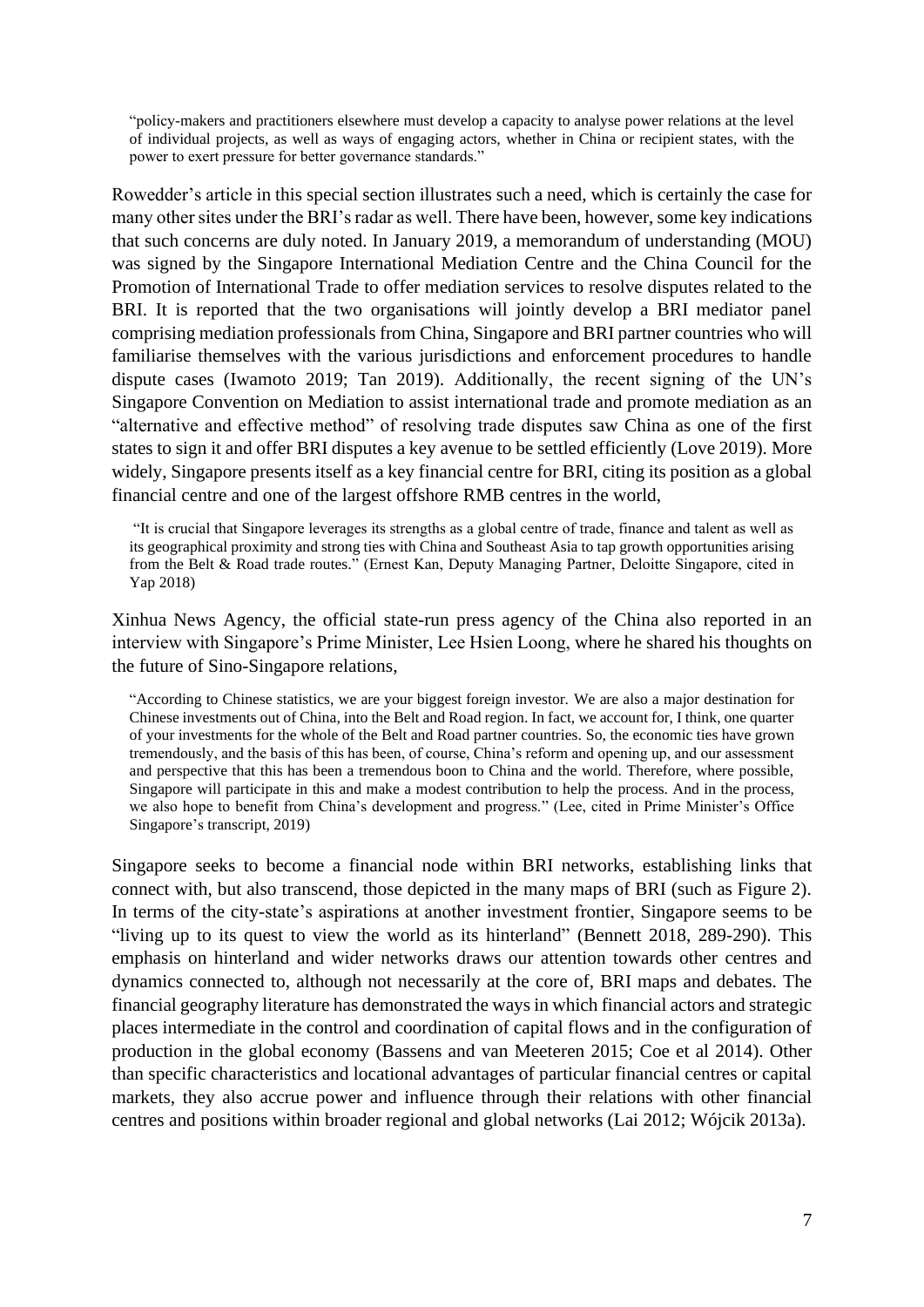China's ability to finance BRI has come under increasing pressure, not least because of the scale of the projects, but also due to the slowing down of its economy since 2015 and the wider problems of non-performing loans in Chinese banks, which have been the largest lenders in BRI so far (Bloomberg News 2019; Zhou 2019). In seeking to diversifying funding sources, the financing needs of BRI is creating new financial markets and networks. Kazakhstan, for example, has invested in the establishment of Astana International Financial Centre (AIFC). The AIFC envisages: "a pivotal role in positioning itself as a global centre for business and finance, connecting the economies of the Central Asia, the Caucasus, EAEU [Eurasian Economic Union, comprising Belarus, Kazakhstan and Russia] and, West China, Mongolia, Middle East and Europe" [\(https://aifc.kz,](https://aifc.kz/) accessed 25 January 2020). Formulated as a platform to create joint ventures and special purpose vehicles, the AIFC is seeking to attract a range of financial market players, such as family offices, wealth managers, securities traders and financial technology firms; targeted as potential investors in BRI projects through their global financial networks to institutional and retail investors elsewhere. Such endeavours necessarily draw upon capital and institutional expertise of various financial actors from across the world. For instance, the new Astana International Exchange (AIX) is backed by Shanghai Stock Exchange, the Chinese state-run Silk Road Fund, US investment bank Goldman Sachs and stock exchange Nasdaq, all of which own shares in AIFC and/or AIX (Lee 2019).

Amidst uncertainties regarding the sustainability of such new stock exchanges and financial centres, existing financial centres have been quick to plug in to BRI opportunities. Unsurprisingly, Hong Kong has become a significant hub in facilitating external financing. As a major offshore centre and the gateway to global capital for China, Hong Kong offers deep capital markets for funding opportunities and a large banking sector with access to a wide range of international banks. Recent regulatory support includes easing the listing conditions for firms linked to BRI, the establishment of the Infrastructure Financing Facilitation Office (IFFO) to support investors into BRI projects and funding vehicles (Garcia-Herrero 2017). As a global financial hub, London has played an active role in various forms of financial support to BRI projects, such as through raising equity, debt financing, integrated financial services and expert advice from key players like Standard Chartered, Linklaters, Clifford Chance, the London Stock Exchange Group and UK Export Finance. Plans include joint efforts at setting up equity funds from London to invest in BRI projects, bond issuance, brokering public-private partnerships, promoting derivatives for diversification, and hedging (City of London 2018). London is also expanding its financial centre capacities relating to BRI activities and wider business opportunities from Asian firms. In addition to the City of London and Canary Wharf, the redevelopment of the Royal Albert Dock in East London envisions London's third business and financial district, with a BRI focus (South China Morning Post 2018; Naderi 2019). The revitalised Royal Albert Dock, which some have dubbed Asian Business Port, will serve as an international platform for Chinese companies and investors to enter the British and European markets, although enthusiasm for the project has dampened recently with uncertainty around the outcomes of Brexit (Clarence-Smith 2019). These economic and urban developments connected to financial centre growth point to the rise of new configurations in established cities, demanding just as much critical scholarly attention as BRI projects in new and emerging regions and economies.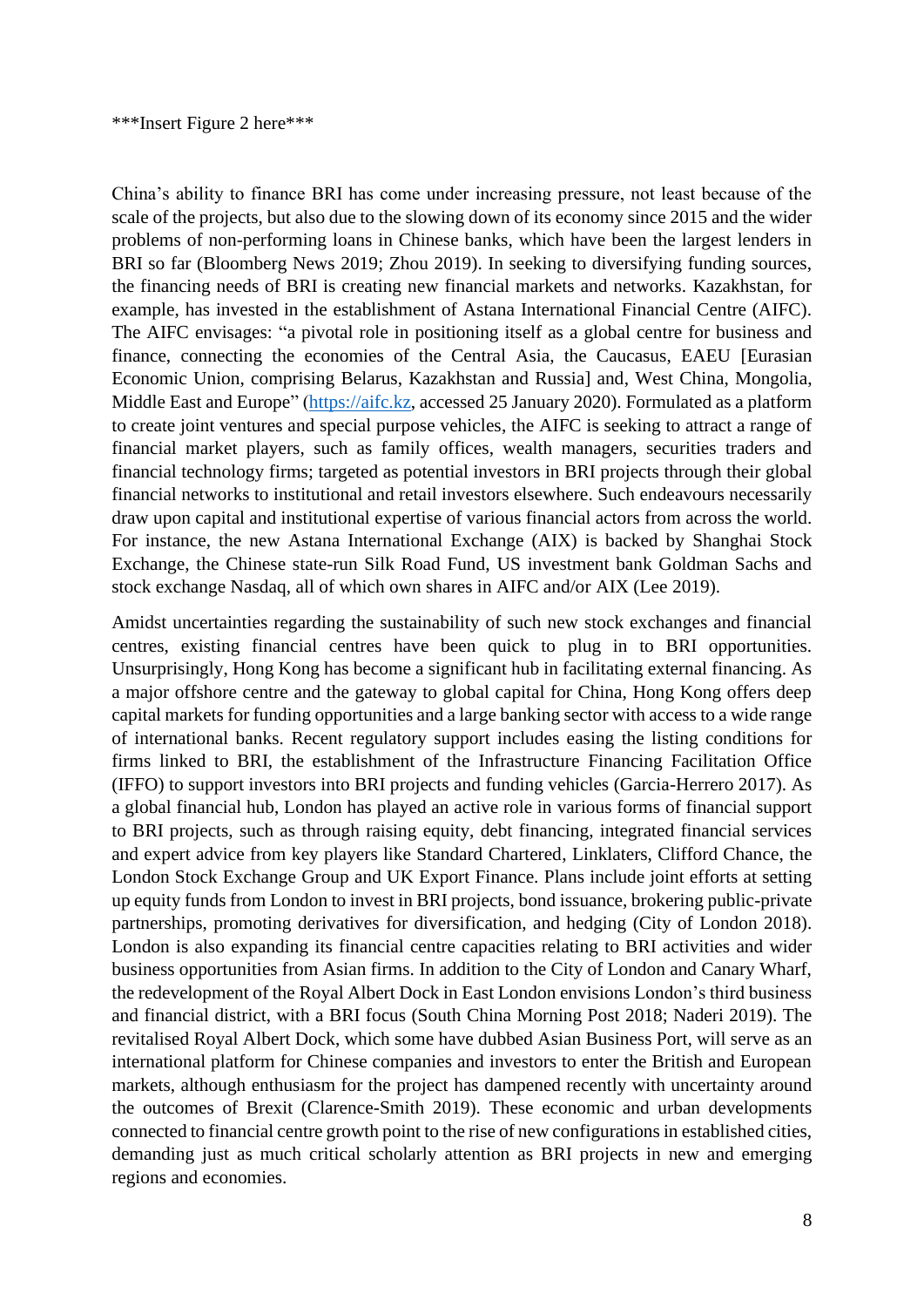In addition to banking and financial capacities, legal expertise is vital to BRI projects. Whether it is cross-border lending, bond issuance, listing on stock exchanges or entering into joint development projects, legal contracts are fundamental to the conduct of these economic activities and legal services are vital in shaping the internationalisation process. Where such legal expertise comes from and to whom firms and state entities turn to for legal advice and arbitration may strengthen the market power of established law firms and financial centres or lead to the development of new centres of expertise. Singapore, for instance, has been developing itself as a global arbitration centre in recent years; it is currently the most preferred centre for international arbitration in Asia and third in the world (after London and Paris) (Singapore International Arbitration Centre 2018). Many of the arbitrations do not involve Singapore entities and point to the role of Singapore as a neutral venue (less viable now for Hong Kong) for the resolution of international commercial disputes. The reputation of Singapore's courts and legal system for competence, integrity and skills when there is a need for any dispute resolution arising from BRI, Asian trade cooperation, or other investments between Chinese and Southeast Asian companies and entities is being promoted by Singapore's government (The Straits Times 2019). In this context, Singapore-based law firms are strategically positioned in shaping corporate activities (Faulconbridge 2019). Given the vital role of legal service and other advanced business services for financial centre capacity and their networked power (Wójcik 2013b), the development of legal services and expertise plays a crucial role in the financing of BRI and its impacts on broader networks of capital and knowledge.

Scholarly attention on an evolving BRI and its financing needs to transcend the 'debt-trap' meme. As David Harvey (1982, 324) signalled in a landmark discussion of finance capital and the state:

"The state is both controlled and controlling in relation to the circulation of capital. Which force dominates depends upon circumstance. But there, as elsewhere, the disequilibria have to be conceived of as perpetual oscillations around a moving point of equilibrium between countervailing forces… the relation between finance capital (however conceived) and the state is founded on a contradiction within a unity. Any analysis of the state and of power relations between states must understand the nature and origin of the contradictions and place that understanding at the very centre of its concern."

BRI's roles in such oscillations, (dis)equilibria and contradictions offer challenging objects for analysis. Inevitably, they will be moving targets. Their framing already encompasses a wide range of discourses, from debt-trap to "game changer" and "much ado about nothing" (Yang and Van Gorp 2019). Simultaneously, the networked nature of financial centres and the vital role of advanced business services (e.g. law and accounting) brings agents and sites into view (such as law firms, financial regulators and offshore centres), that are generally less visible in geopolitical analysis, but vital in the financing of BRI.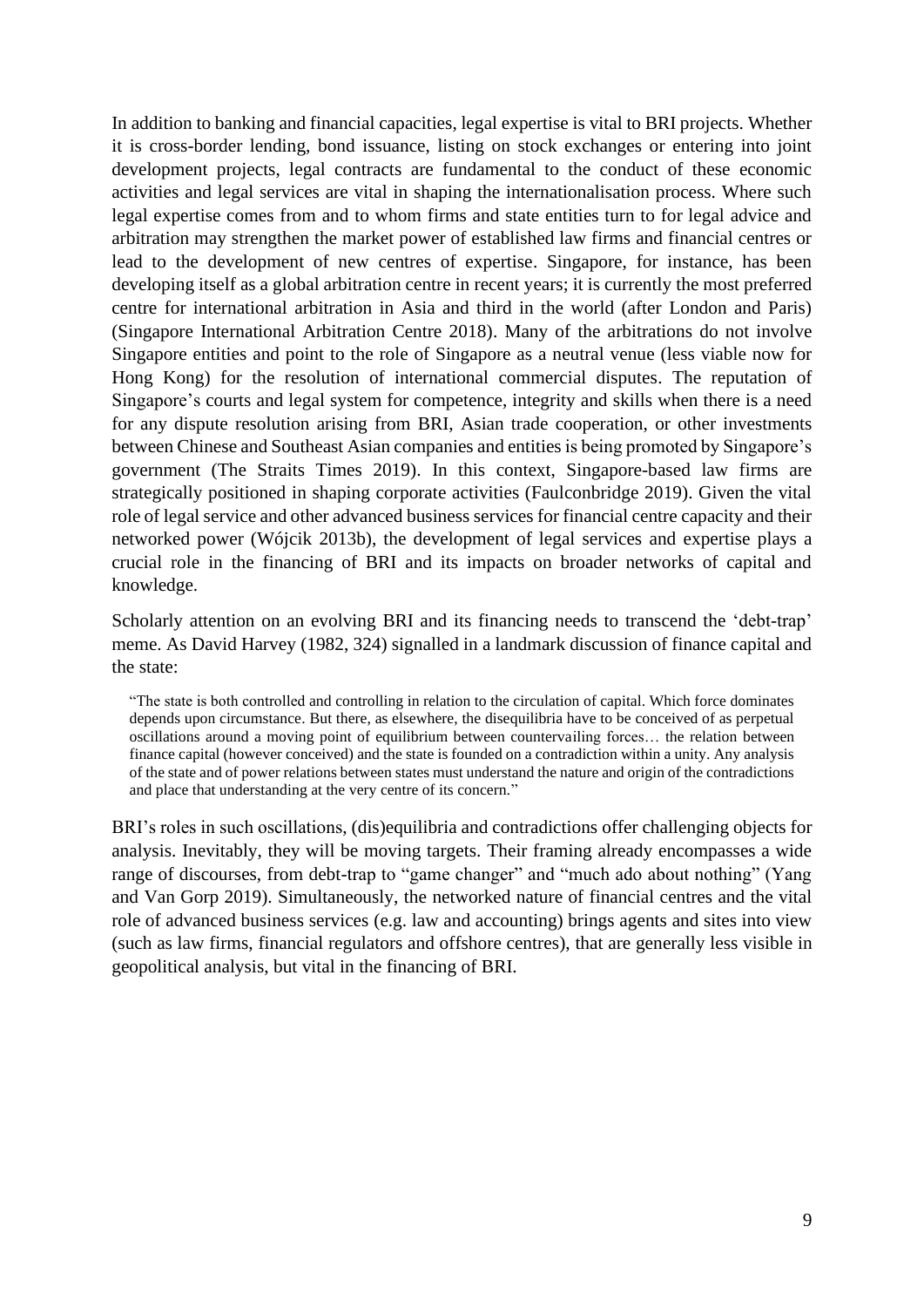#### **References**

- Bassens, David, and Michiel van Meeteren. 2015. "World Cities under Conditions of Financialized Globalization: Towards an Augmented World City Hypothesis." *Progress in Human Geography* 39 (6): 752-775.
- Bennett, Mia M. 2018. "Singapore: The "Global City" in a Globalizing Arctic." *Journal of Borderlands Studies* 33 (2): 289-310.
- Bennett, Mia M. 2019. "Is a Pixel Worth 1000 Words? Critical Remote Sensing and China's Belt and Road Initiative". *Political Geography* 78: 1-14. doi:10.1016/j.polgeo.2019.102127
- Bhagwati, Jagdish. 1998. "The Capital Myth: The Difference between Trade in Widgets and Dollars." *Foreign Affairs* 77 (3): 7-12.
- Bloomberg News. 2019. "China to Impose Stricter Policy on Bad-Loan Recognition", May 6. Accessed 8 January 2020. [https://www.bloomberg.com/news/articles/2019-05-](https://www.bloomberg.com/news/articles/2019-05-06/china-is-said-to-impose-stricter-policy-on-bad-loan-recognition) [06/china-is-said-to-impose-stricter-policy-on-bad-loan-recognition](https://www.bloomberg.com/news/articles/2019-05-06/china-is-said-to-impose-stricter-policy-on-bad-loan-recognition)
- Brautigam, Deborah. 2020. "A Critical Look at Chinese 'Debt Trap Diplomacy: The Rise of a Meme." *Area Development and Policy* 5 (1): 1-14.
- Cai, Kevin G. 2018. "The One Belt One Road and the Asian Infrastructure Investment Bank: Beijing's New Strategy of Geoeconomics and Geopolitics." *Journal of Contemporary China* 27 (114): 831-847.
- Chin, Gregory T., and Eric Helleiner. 2008. "China as a Creditor: A Rising Financial Power?" *Journal of International Affairs* 62 (1): 87-102.
- Chin, Gregory T., and Kevin, P. Gallagher 2019. "Coordinated Credit Spaces: The Globalization of Chinese Development Finance." *Development and Change* 50 (1): 245-274.
- City of London. 2018. "Building an Investment and Financing System for the Belt and Road Initiative." September 2018. Accessed 8 January 2020. [https://www.cityoflondon.gov.uk/business/asia-programme/greater](https://www.cityoflondon.gov.uk/business/asia-programme/greater-china/Documents/building-an-investment-and-financing-system-for-the-bri.pdf)[china/Documents/building-an-investment-and-financing-system-for-the-bri.pdf](https://www.cityoflondon.gov.uk/business/asia-programme/greater-china/Documents/building-an-investment-and-financing-system-for-the-bri.pdf)
- Clarence-Smith, Louisa. 2019. "Developer Advanced Business Park in Threat to Pull Plug on Royal Albert Dock Funds." *The Times*, September 10. Accessed 8 January 2020. [https://www.thetimes.co.uk/article/developer-advanced-business-park-in-threat-to](https://www.thetimes.co.uk/article/developer-advanced-business-park-in-threat-to-pull-plug-on-royal-albert-dock-funds-295vnhhf7)[pull-plug-on-royal-albert-dock-funds-295vnhhf7](https://www.thetimes.co.uk/article/developer-advanced-business-park-in-threat-to-pull-plug-on-royal-albert-dock-funds-295vnhhf7)
- Coe, Neil M., Karen P.Y. Lai, and Dariusz Wójcik. 2014. "Integrating Finance into Global Production Networks." *Regional Studies* 48 (5): 761-777.
- Dunford, Michael. 2020. "Chinese and DAC Development Cooperation and Development Finance: Implications for the BRI and International Governance." *Eurasian Geography and Economics* 1-13. doi: 10.1080/15387216.2020.1716821.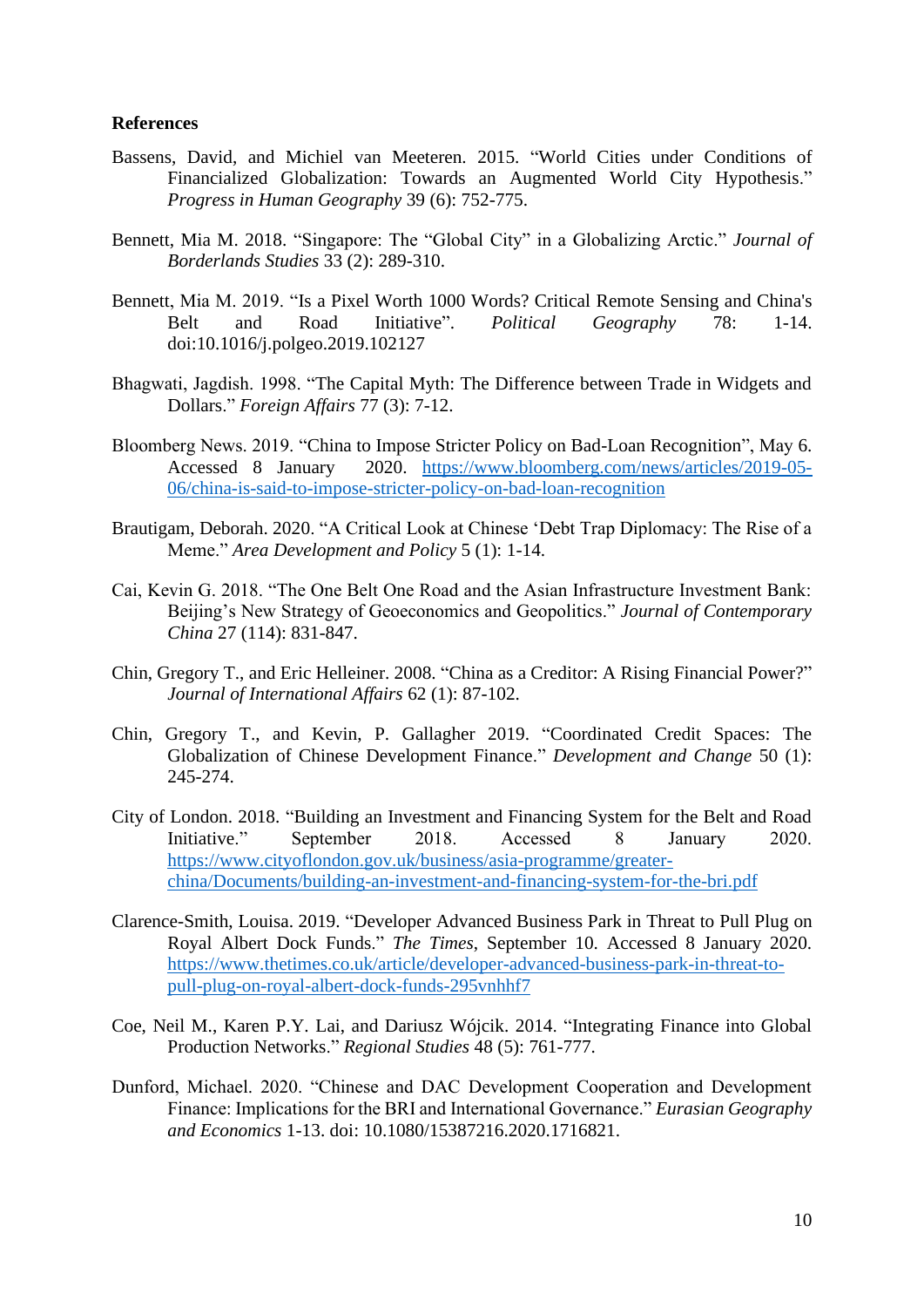- Dwyer, Michael B. 2020. ""They Will Not Automatically Benefit": The Politics of Infrastructure Development in Laos's Northern Economic Corridor." *Political Geography* 78: 1-12. doi: 10.1016/j.polgeo.2019.102118.
- Faulconbridge, James R. 2019. "Business Services and the Financing of Global Production Networks: The Case of Global Law Firms in Southeast Asia." *Journal of Economic Geography* 19 (4): 897–919.
- French, Shaun, Andrew Leyshon, and Nigel Thrift. 2009. "A Very Geographical Crisis: The Making and Breaking of the 2007–2008 Financial Crisis." *Cambridge Journal of Regions, Economy and Society* 2 (2): 287–302.
- Garcia-Herrero, Alicia. 2017. "China Cannot Finance the Belt and Road Alone." *HKUST IEMS Thought Leadership Briefs No. 17*, The Hong Kong University of Science and Technology, Institute for Emerging Market Studies, August 2017. Accessed 8 January 2020 [https://iems.ust.hk/assets/publications/thought-leadership-briefs/tlb17/hkust](https://iems.ust.hk/assets/publications/thought-leadership-briefs/tlb17/hkust-iems-tlb17-garcia-herrero.pdf)[iems-tlb17-garcia-herrero.pdf](https://iems.ust.hk/assets/publications/thought-leadership-briefs/tlb17/hkust-iems-tlb17-garcia-herrero.pdf)

Harvey, David. 1982. *The Limits to Capital.* Oxford: Basil Blackwell.

- Hurley, John, Scott Morris, and Gailyn Portelance. 2018. "Examining the Debt Implications of the Belt and Road Initiative from a Policy Perspective." *CGD Policy Paper. Washington, DC: Center for Global Development*. Accessed 25 January 2020. [https://www.cgdev.org/sites/default/files/examining-debt-implications-belt-and-road](https://www.cgdev.org/sites/default/files/examining-debt-implications-belt-and-road-initiative-policy-perspective.pdf)[initiative-policy-perspective.pdf](https://www.cgdev.org/sites/default/files/examining-debt-implications-belt-and-road-initiative-policy-perspective.pdf)
- George, Susan. 1988. *A Fate Worse Than Debt: A Radical New Analysis of the Third World Debt Crisis*. London: Penguin Books.
- Gong, Xue. 2019. "The Belt and Road Initiative and China's Influence in Southeast Asia." *The Pacific Review* 32 (4): 635-665.
- Hall, Sarah. 2020. *Respatialising Finance: Power, Politics and Offshore Reminbi Market Making in London.* Oxford: Wiley.
- Hameiri, Shahar, and Lee Jones. 2018. "China Challenges Global Governance? Chinese International Development Finance and the AIIB." *International Affairs* 94 (3): 573- 593.
- Hendrikse, R.P., and J.D. Sidaway. 2014. "Financial Wizardry and the Golden City: Tracking the Financial Crisis Through Pforzheim, Germany." *Transactions of the Institute of British Geographers* 39 (2): 195-208.
- Huang, Kristin. 2019. "Sihanoukville's Big Gamble: The Sleepy Beach Town in Cambodia that Bet its Future on Chinese Money." *South China Morning Post*, September 24. Accessed 28 December 2019. [https://www.scmp.com/news/china/diplomacy/article/3025262/sihanoukvilles-big](https://www.scmp.com/news/china/diplomacy/article/3025262/sihanoukvilles-big-gamble-sleepy-beach-town-bet-its-future)[gamble-sleepy-beach-town-bet-its-future](https://www.scmp.com/news/china/diplomacy/article/3025262/sihanoukvilles-big-gamble-sleepy-beach-town-bet-its-future)
- Hung, Ho-Fung. 2009. "America's Head Servant: The PRC's Dilemma in the Global Crisis." *New Left Review* 60: 5–25.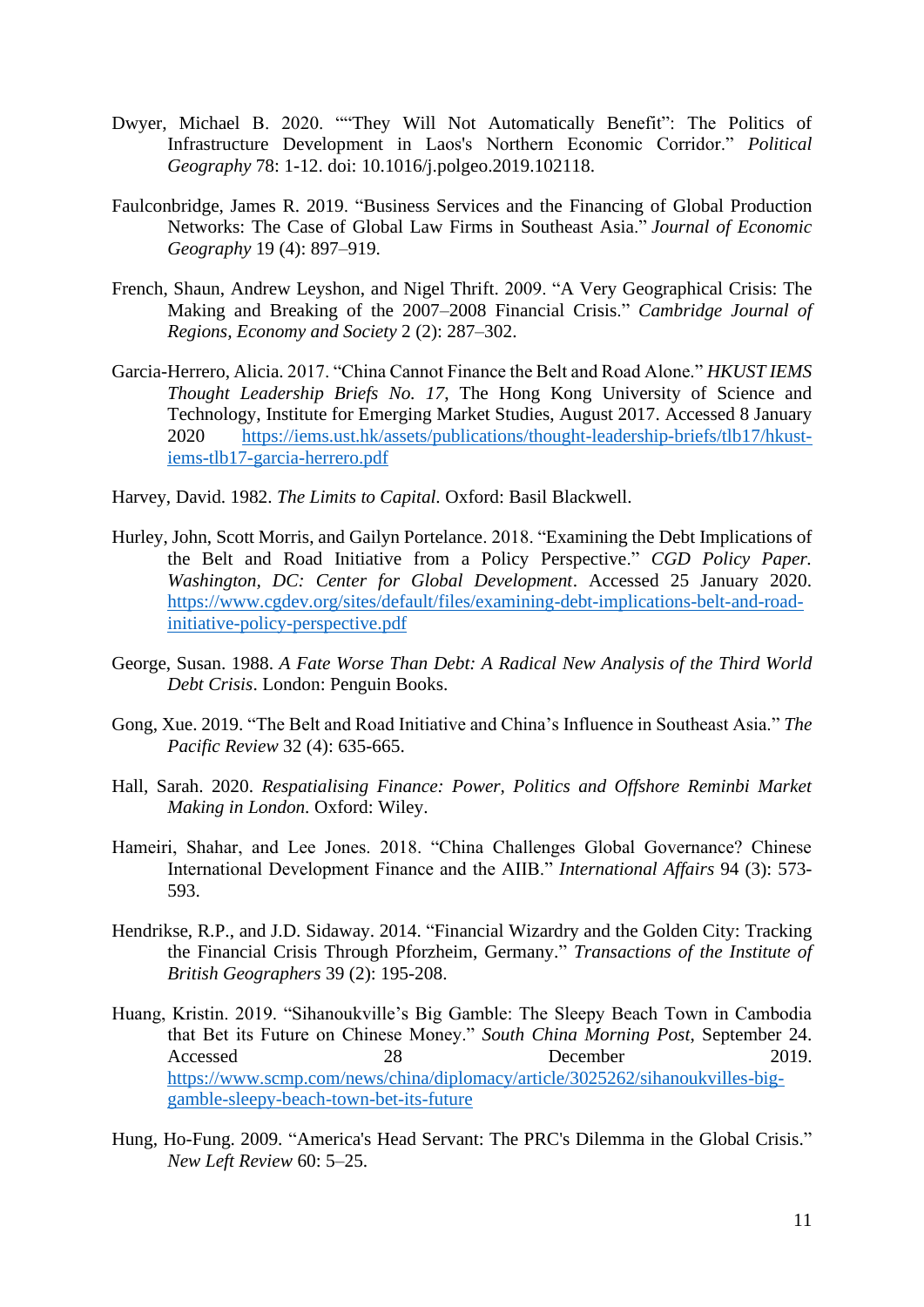- Hurley, John, Scott Morris, and Gailyn Portelance. 2018. "Examining the Debt Implications of the Belt and Road Initiative from a Policy Perspective." *CGD Policy Paper. Washington, DC: Center for Global Development*. Accessed 25 January 2020. [https://www.cgdev.org/sites/default/files/examining-debt-implications-belt-and-road](https://www.cgdev.org/sites/default/files/examining-debt-implications-belt-and-road-initiative-policy-perspective.pdf)[initiative-policy-perspective.pdf](https://www.cgdev.org/sites/default/files/examining-debt-implications-belt-and-road-initiative-policy-perspective.pdf)
- International Monetary Fund. 2019. "IMF Executive Board Approves US\$6 billion 39-Month EFF Arrangement for Pakistan." Press Release No. 19/264. July 3. Accessed 27 December 2019 [https://www.imf.org/en/News/Articles/2019/07/03/pr19264-pakistan](https://www.imf.org/en/News/Articles/2019/07/03/pr19264-pakistan-imf-executive-board-approves-39-month-eff-arrangement)[imf-executive-board-approves-39-month-eff-arrangement](https://www.imf.org/en/News/Articles/2019/07/03/pr19264-pakistan-imf-executive-board-approves-39-month-eff-arrangement)
- Iwamoto, Kentaro. 2019. "Singapore to be Dispute Resolution Hub for Belt and Road." Nikkei Asian Review, January 24. Accessed 27 December 2019. [https://asia.nikkei.com/Spotlight/Belt-and-Road/Singapore-to-be-dispute-resolution](https://asia.nikkei.com/Spotlight/Belt-and-Road/Singapore-to-be-dispute-resolution-hub-for-Belt-and-Road)[hub-for-Belt-and-Road](https://asia.nikkei.com/Spotlight/Belt-and-Road/Singapore-to-be-dispute-resolution-hub-for-Belt-and-Road)
- Joniak-Lüthi, Agnieszka. 2020. A road, a disappearing river and fragile connectivity in Sino-Inner Asian borderlands. *Political Geography* 78: 1-11. doi.org/10.1016/j.polgeo.2019.102122
- Kelly, Philip F. 2001. "Metaphors of Meltdown: Political Representations of Economic Space in the Asian Financial Crisis." *Environment and Planning D: Society and Space* 19 (6): 719–742.
- Konoerich, Jan, and Francisco Urdinez. 2019. "Contesting Contested Multilateralism: Why the West Joined the Rest in Founding the Asian Infrastructure Investment Bank." *The Chinese Journal of International Politics* 12 (3): 333-370.
- Kuok, Lynn. 2019. "Shangri-la Dialougue: South-east Asia's Cautious Embrace of the Belt and Road Initiative." *The Straits Times* June 1. Accessed 30 December 2019. [https://www.straitstimes.com/opinion/s-e-asias-cautious-embrace-of-the-belt-and](https://www.straitstimes.com/opinion/s-e-asias-cautious-embrace-of-the-belt-and-road-initiative)[road-initiative](https://www.straitstimes.com/opinion/s-e-asias-cautious-embrace-of-the-belt-and-road-initiative)
- Lai, Karen P.Y. 2011. Marketisation Through Contestation: Reconfiguring China's Financial Markets Through Knowledge Networks." *Journal of Economic Geography* 11 (1): 87- 117.
- Lai, Karen P.Y. 2012. "Differentiated Markets: Shanghai, Beijing and Hong Kong in China's Financial Centre Network." *Urban Studies* 49 (6): 1275-1296.
- Lai, Karen P.Y., and Michael Samers. 2017. "Conceptualizing Islamic banking and finance: A comparison of its development and governance in Malaysia and Singapore." *The Pacific Review* 30 (3): 405-424.
- Lai, Karen P.Y., Fenghua, Pan, Martin Sokol, and Dariusz Wójcik. 2020 "New Financial Geographies of Asia." *Regional Studies* 54 (2): 143-148.
- Lee, Amanda. "Can Kazakhstan's China-Backed Financial Hub Boost Belt and Road Funding? *South China Morning Post*, October 24. Accessed 27 January 2020. [https://www.scmp.com/economy/global-economy/article/3031744/can-kazakhstans](https://www.scmp.com/economy/global-economy/article/3031744/can-kazakhstans-china-backed-financial-hub-boost-belt-and)[china-backed-financial-hub-boost-belt-and](https://www.scmp.com/economy/global-economy/article/3031744/can-kazakhstans-china-backed-financial-hub-boost-belt-and)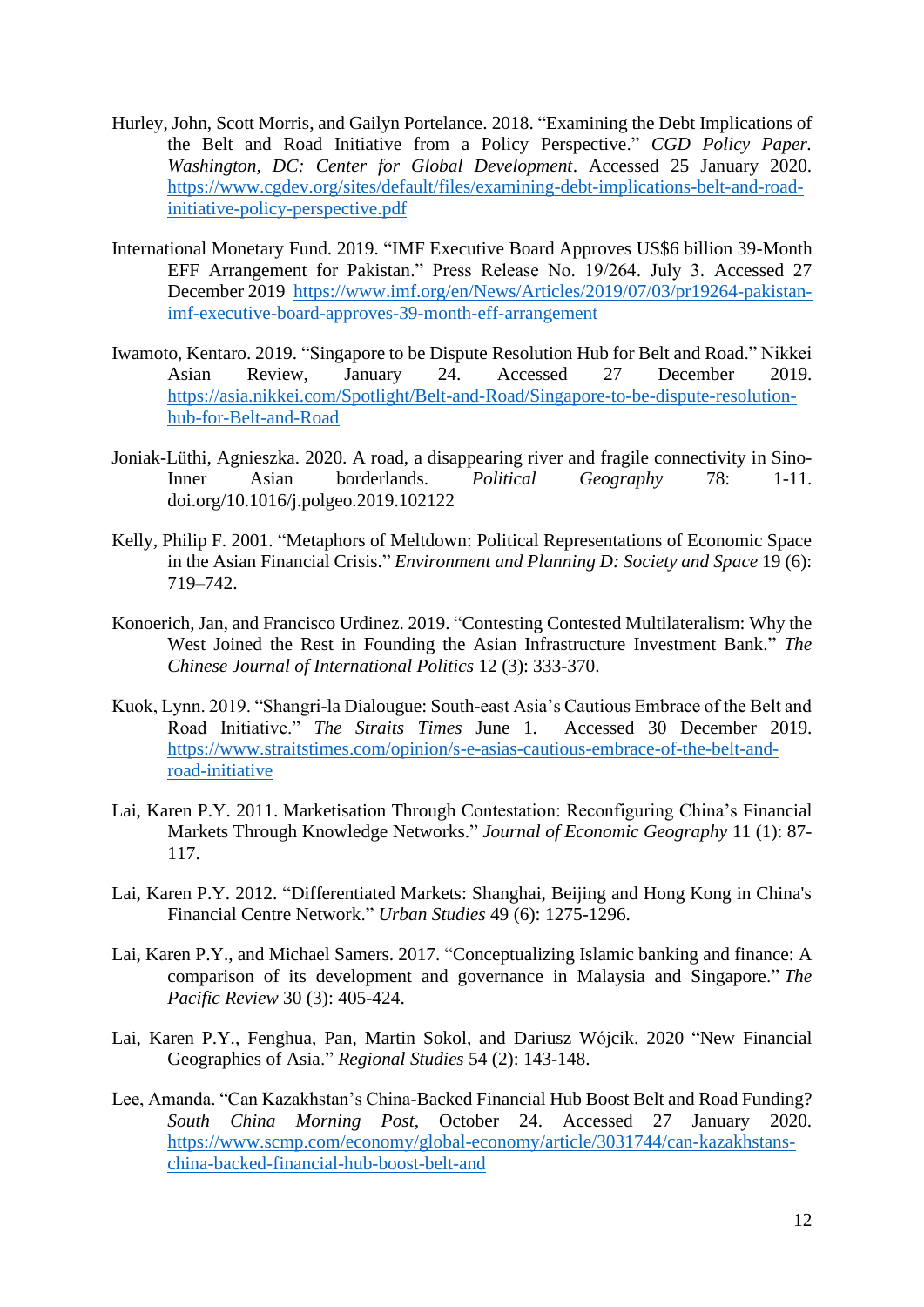- Lin, Shaun, James D Sidaway, and Chih Yuan Woon. 2019. "Reordering China, Respacing the World: Belt and Road Initiative (一带一路) as an Emergent Geopolitical Culture." *The Professional Geographer* 71(3): 507-522.
- Liu, Weidong, Yajing Zhang, and Wei Xiong. 2020. "Financing the Belt and Road Initiative." *Eurasian Geography and Economics* 1-10. doi: 10.1080/15387216.2020.1716822.
- Love, Bruce. 2019. "China Belt and Road Disputes Set to Fuel Mediation's Global Rise." *Financial Times* August 14. Accessed 28 December 2019. <https://www.ft.com/content/71288fe2-9e6f-11e9-9c06-a4640c9feebb>
- Mohan, Giles, Alfred B. Zack-Williams, Ed Brown, Bob Milward, and Ray Bush 2000. *Structural Adjustment: Theory, Practice and Impacts*. UK: Routledge.
- Naderi, Bobby. 2019. "The BRI: Building a City Within the City of London." China Global Television Network (CGTN), April 22. Accessed 8 January 2020. <https://news.cgtn.com/news/3d3d774d3363544d34457a6333566d54/index.html>
- Prime Minister's Office Singapore. 2019. "Xinhua News Agency Interview with PM Lee Hsien Loong (Apr 2019)." Transcript on April 23. Accessed 31 December 2019. [https://www.pmo.gov.sg/Newsroom/transcript-pm-lee-hsien-loong-interview-xinhua](https://www.pmo.gov.sg/Newsroom/transcript-pm-lee-hsien-loong-interview-xinhua-apr-2019)[apr-2019](https://www.pmo.gov.sg/Newsroom/transcript-pm-lee-hsien-loong-interview-xinhua-apr-2019)
- Rippa, Alessandro. 2020 "Mapping the Margins of China's Global Ambitions: Economic Corridors, Silk Roads, and the End of Proximity in the Borderlands." *Eurasian Geography and Economics* 1-23. doi:10.1080/15387216.2020.1717363
- Rowedder, Simon. 2019. "Railroading Land-linked Laos: China's Regional Profits, Laos' Domestic Costs?" *Eurasian Geography and Economics* 1-11. doi: 10.1080/15387216.2019.1704813.
- Saddy, Fehmy. 1982. "OPEC Capital Surplus Funds and Third World Indebtedness: The Recycling Strategy Reconsidered." *Third World Quarterly* 4 (4): 736-757.
- Sharma, Shalendra D. 2010. "China as the World's Creditor and the United States as the World's Debtor." *China Perspectives* 4: 100-115.
- Sidaway, James D. 2008. Subprime Crisis: American Crisis or Human Crisis? *Environment and Planning D: Society and Space* 26 (2): 195–198.
- Sidaway, James D, Simon Rowedder, Chih Yuan Woon, Weiqiang Lin and Vatthana Pholsena. 2020. "Research Agendas Raised by the Belt and Road Initiative (BRI)." *Environment and Planning C: Politics and Space*, in press.
- Sidaway, James D, and Chih Yuan Woon. 2017. "Chinese Narratives on "One Belt, One Road" (一带一路) in Geopolitical and Imperial Contexts." *The Professional Geographer* 69 (4), 591-603.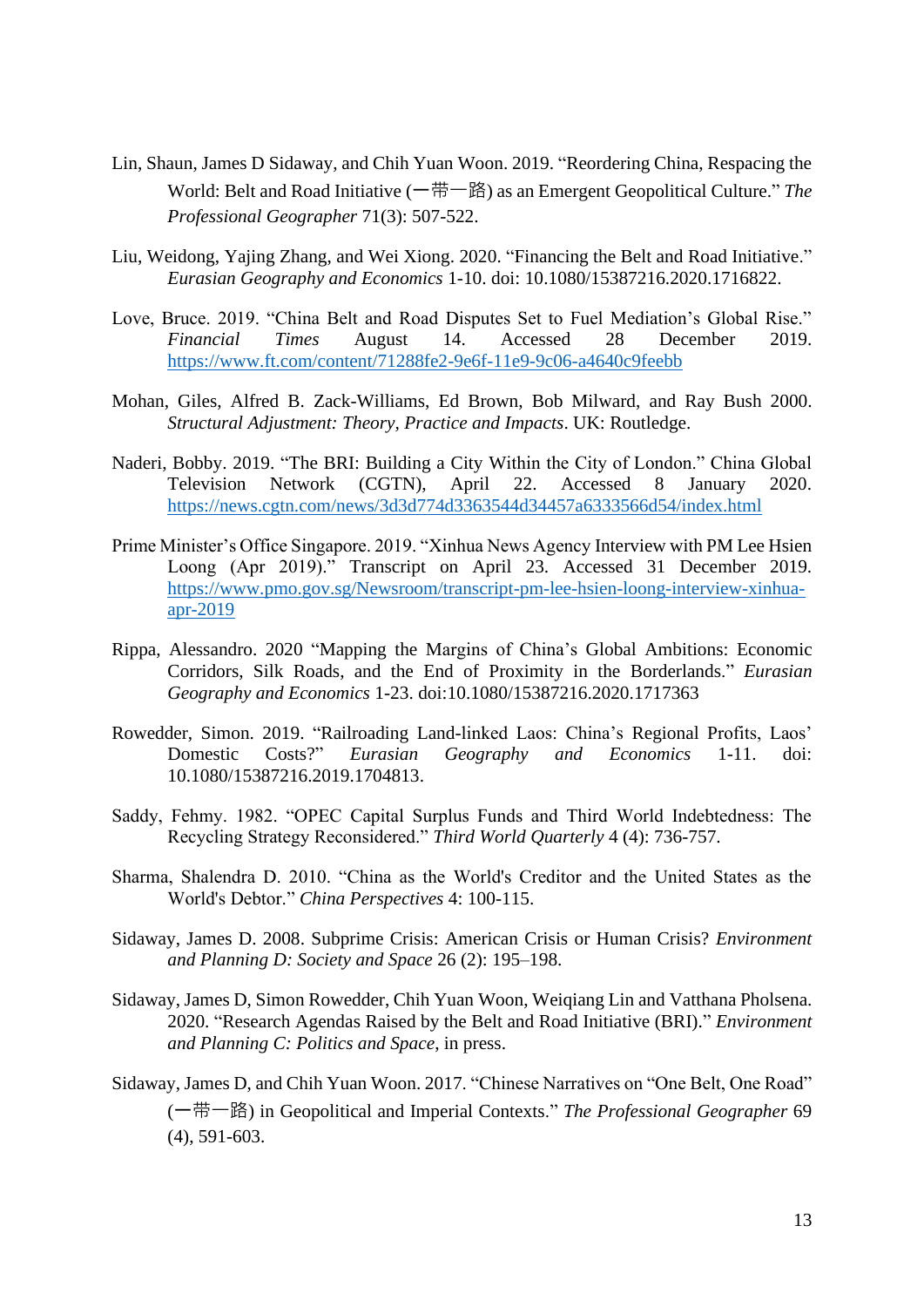- Singapore International Arbitration Centre. 2018. "SIAC is Most Preferred Arbitral Institution in Asia and 3rd in the World", May 10. Accessed 8 January 2020. [https://www.siac.org.sg/69-siac-news/568-siac-is-most-preferred-arbitral-institution](https://www.siac.org.sg/69-siac-news/568-siac-is-most-preferred-arbitral-institution-in-asia-and-3rd-in-the-world)[in-asia-and-3rd-in-the-world](https://www.siac.org.sg/69-siac-news/568-siac-is-most-preferred-arbitral-institution-in-asia-and-3rd-in-the-world)
- South China Morning Post. 2018. "Royal Docks: London's New Financial Center is Targeting Asian Investors." October 2 2018. Accessed 8 January 2020. [https://www.scmp.com/presented/business/topics/invest-overseas](https://www.scmp.com/presented/business/topics/invest-overseas-properties/article/2166622/royal-docks-londons-new)[properties/article/2166622/royal-docks-londons-new](https://www.scmp.com/presented/business/topics/invest-overseas-properties/article/2166622/royal-docks-londons-new)
- Strangio, Sebastian. 2020. "City of light" *Mekong Review* February-April 5(1): 5-6. Accessed 4 February 2020. <https://mekongreview.com/city-of-light/>
- Summers, Tim. 2020. "Structural Power and the Financing of the Belt and Road Initiative." *Eurasian Geography and Economics* 1-7. doi: 10.1080/15387216.2020.1715234.
- Tan, Dawn Wei. 2019. "Singapore, China to set up Mediators' Panel for Belt and Road Projects." *The Straits Times*, January 25. Accessed 28 December 2019. [https://www.straitstimes.com/asia/east-asia/singapore-china-to-set-up-mediators](https://www.straitstimes.com/asia/east-asia/singapore-china-to-set-up-mediators-panel-for-belt-and-road-projects)[panel-for-belt-and-road-projects](https://www.straitstimes.com/asia/east-asia/singapore-china-to-set-up-mediators-panel-for-belt-and-road-projects)
- The Economist. 2019. "The World Bank and China." *The Economist*, December 14. 433 (9173): 61-62.
- The Straits Times. 2019. "Arbitration centre focused on China, ASEAN opens in S'pore," August 8. Accessed 8 January 2020. [https://www.straitstimes.com/business/economy/arbitration-centre-focused-on-china](https://www.straitstimes.com/business/economy/arbitration-centre-focused-on-china-asean-opens-in-spore)[asean-opens-in-spore](https://www.straitstimes.com/business/economy/arbitration-centre-focused-on-china-asean-opens-in-spore)
- Truman, Edwin M. 2018. "China, the United States, and Damage to the IMF." September 4. Accessed December 28. [https://www.piie.com/blogs/realtime-economic-issues](https://www.piie.com/blogs/realtime-economic-issues-watch/china-united-states-and-damage-imf)[watch/china-united-states-and-damage-imf](https://www.piie.com/blogs/realtime-economic-issues-watch/china-united-states-and-damage-imf)
- United States Senate. 2018. Letter on August 3. Accessed December 27. [https://www.perdue.senate.gov/imo/media/doc/IMF%20China%20Belt%20and%20R](https://www.perdue.senate.gov/imo/media/doc/IMF%20China%20Belt%20and%20Road%20Initiative%20Letter.pdf) [oad%20Initiative%20Letter.pdf](https://www.perdue.senate.gov/imo/media/doc/IMF%20China%20Belt%20and%20Road%20Initiative%20Letter.pdf)
- Wade, Robert. 1998. "The Asian Debt-and-Development Crisis of 1997-?: Causes and Consequences." *World Development* 26 (8): 1535-1553.
- Wade, Robert and Veneroso, Frank. 1998. "The Asian Crisis: The High Debt Model Versus the Wall Street-Treasury-IMF Complex." *New Left Review* 228: 3-23.
- Winter, Tim. 2019. *Geocultural Power: China's Quest to Revive the Silk Roads for the Twenty-First Century*. Chicago and London: University of Chicago Press.
- Wójcik, Dariusz. 2013a. "The Dark Side of NY–LON: Financial Centres and the Global Financial Crisis." *Urban Studies* 50 (13): 2736–2752.
- Wójcik, Dariusz. 2013b "Where Governance Fails: Advanced Business Services and the Offshore World." *Progress in Human Geography* 37 (3): 330-347.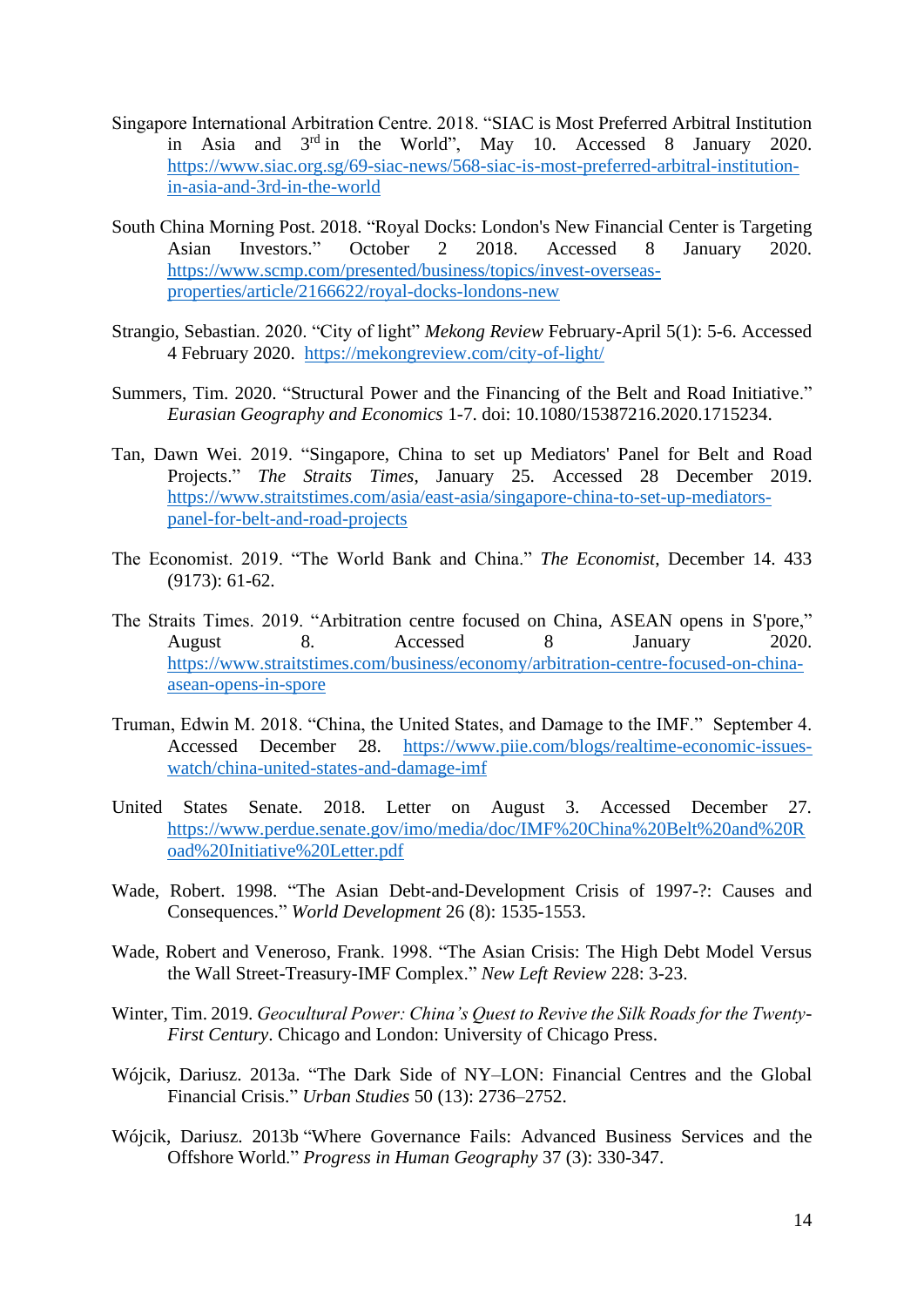- Wyly, Elvin K., Mona Atia, Elizabeth Lee, and Pablo Mendez. "Race, Gender, and Statistical Representation: Predatory Mortgage Lending and the U.S. Community Reinvestment Movement." *Environment and Planning A*: *Economy and Space* 39: 2139-2166.
- Yang, Hai. and Baldwin Van Gorp. 2019. "Framing the Asian Infrastructure Investment Bank: A Qualitative Analysis of the Political Debate and Media Coverage on a China-led Multilateral Institution." *The Pacific Review* 32 (4): 603-634.
- Yap, Shiwen. 2018. "Risk & Opportunities: Singapore's role in China's Belt & Road." June 27. Accessed December 31. [https://medium.com/venture-views/risk-opportunities](https://medium.com/venture-views/risk-opportunities-singapores-role-in-china-s-bri-ff6377d035b7)[singapores-role-in-china-s-bri-ff6377d035b7](https://medium.com/venture-views/risk-opportunities-singapores-role-in-china-s-bri-ff6377d035b7)
- Yu, Hong. 2017. "Motivation Behind China's 'One Belt, One Road' Initiatives and Establishment of the Asian Infrastructure Investment Bank." *Journal of Contemporary China* 26 (105): 353-368.
- Zhou, Cissy. 2019. "China Slimming Down Belt and Road Initiative as New Project Value Plunges in Last 18 months, Report Shows." *South China Morning Post*, October 10. Accessed 27 January 2020. [https://www.scmp.com/economy/global](https://www.scmp.com/economy/global-economy/article/3032375/china-slimming-down-belt-and-road-initiative-new-project)[economy/article/3032375/china-slimming-down-belt-and-road-initiative-new-project](https://www.scmp.com/economy/global-economy/article/3032375/china-slimming-down-belt-and-road-initiative-new-project)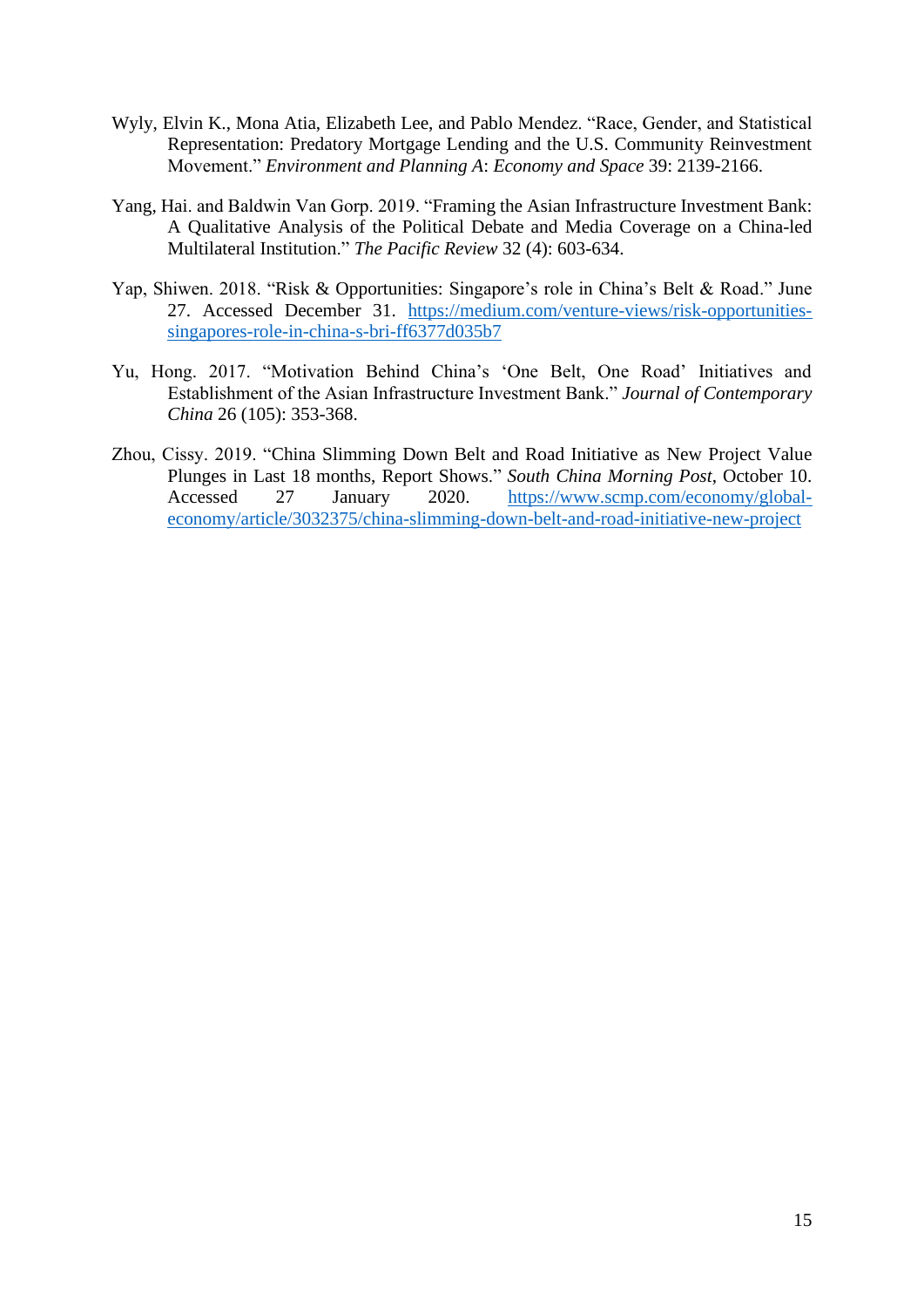

Figure 1 Cartoon accompanying story "China Belt and Road Spins Web of Debt." Source: Radio Free Asia, 29 April 2019, [https://www.rfa.org/english/cartoons/China-Belt-and-Road](https://www.rfa.org/english/cartoons/China-Belt-and-Road-cartoon-04292019125545.html)[cartoon-04292019125545.html.](https://www.rfa.org/english/cartoons/China-Belt-and-Road-cartoon-04292019125545.html) Reproduced with permission from Radio Free Asia.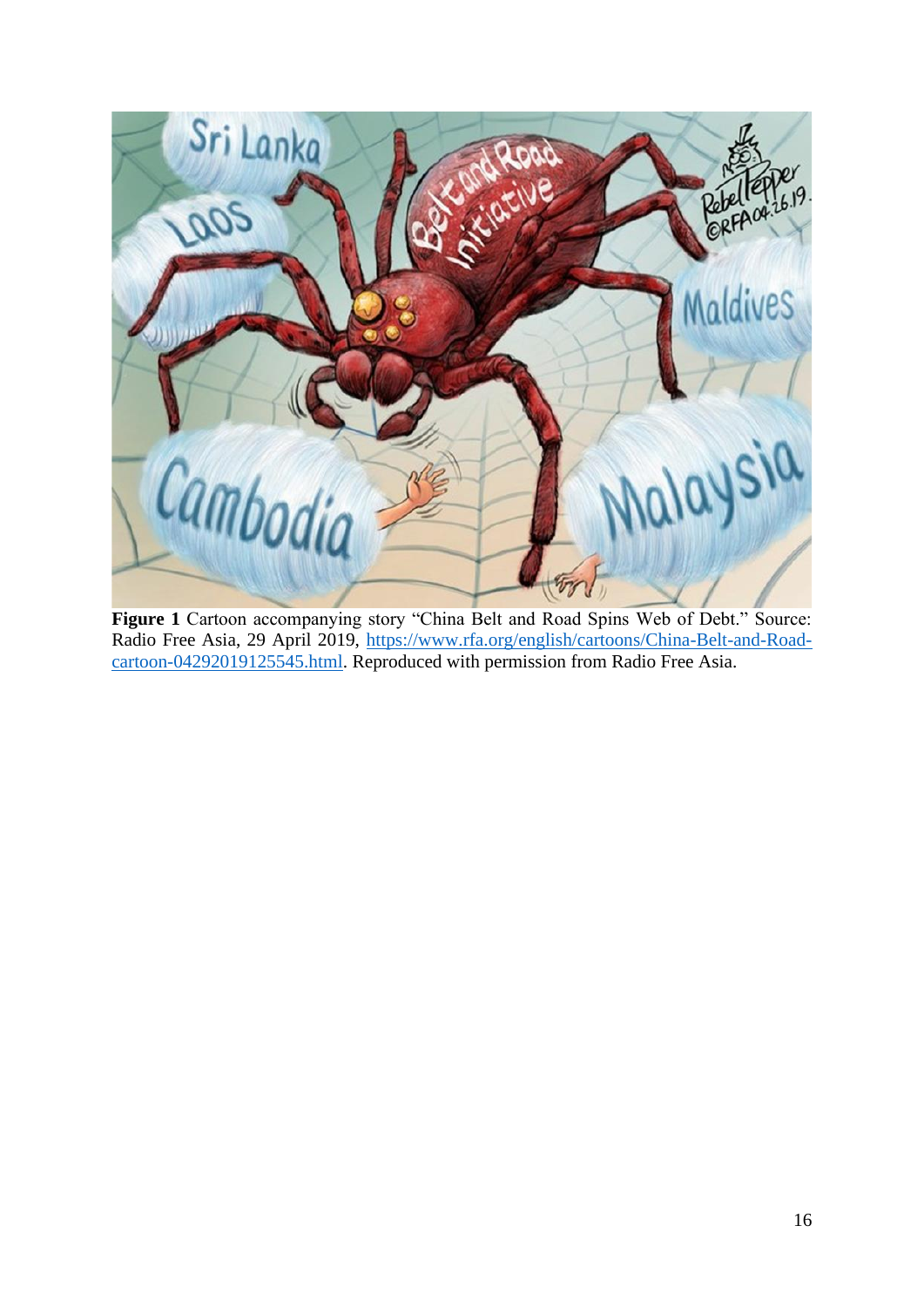

**Figure 2** Mapping the Belt and Road Initiative**.** Source: *The Economist* 28 July 2018, 14. [https://www.merics.org/en/bri-tracker/mapping-the-belt-and-road-initiative.](https://www.merics.org/en/bri-tracker/mapping-the-belt-and-road-initiative) Reproduced with permission from Mercator Institute for China Studies